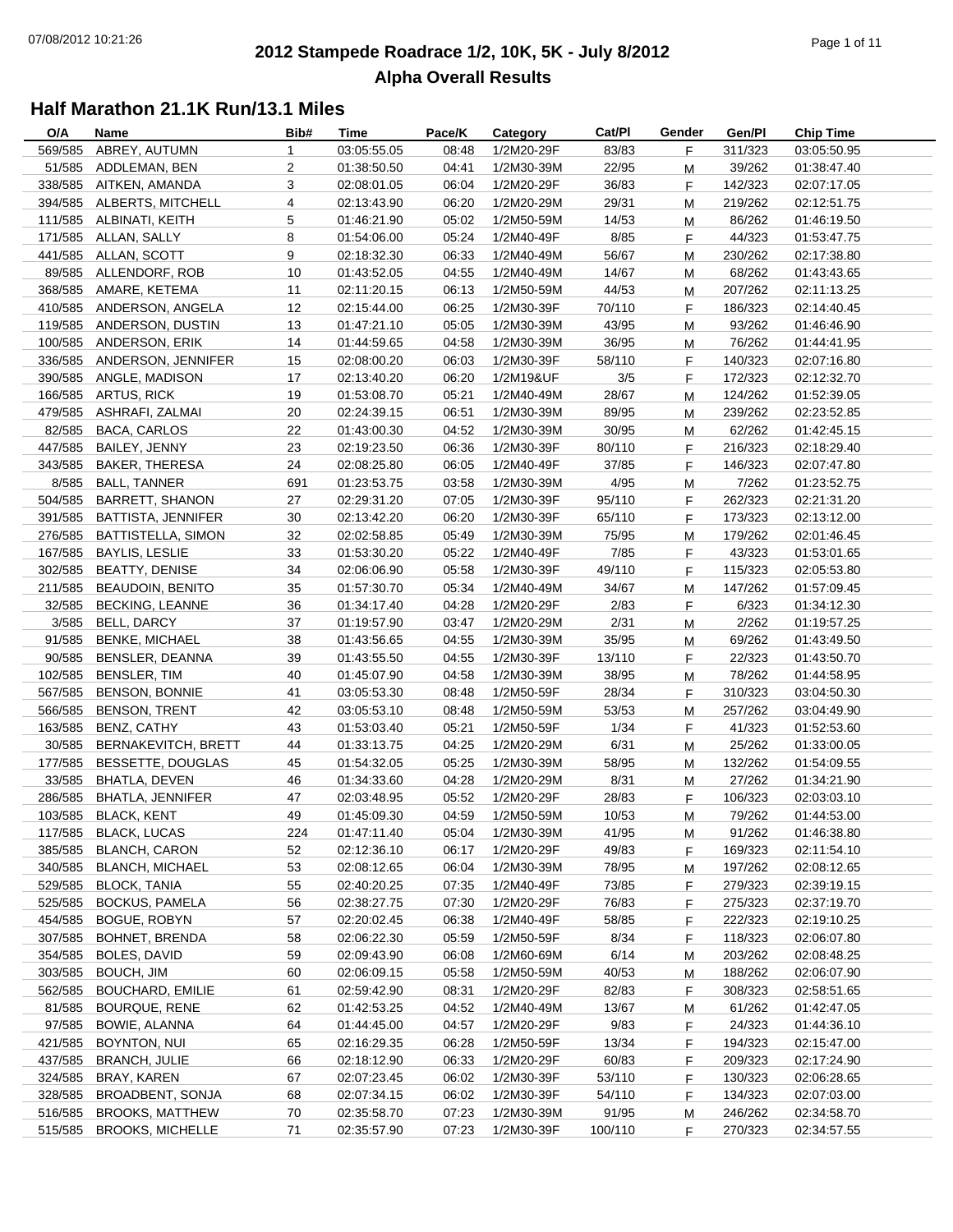#### **2012 Stampede Roadrace 1/2, 10K, 5K - July 8/2012**  $P_1$  of  $P_2$  of  $P_3$  of  $P_4$  of  $P_5$  of  $P_5$  of  $P_6$  of  $P_7$  of  $P_8$  of  $P_7$  of  $P_8$  of  $P_9$  of  $P_9$  of  $P_9$  of  $P_9$  of  $P_9$  of  $P_9$  of  $P_9$  of  $P_9$  of  $P_9$  of  $P_9$  of  $P_9$  of  $P_9$  of  $P_9$  of  $P_9$ **Alpha Overall Results**

| O/A     | Name                        | Bib#       | Time                       | Pace/K         | Category     | Cat/PI  | Gender | Gen/Pl            | <b>Chip Time</b>           |
|---------|-----------------------------|------------|----------------------------|----------------|--------------|---------|--------|-------------------|----------------------------|
| 112/585 | <b>BROWN, ERIC</b>          | 73         | 01:46:47.00                | 05:03          | 1/2M50-59M   | 15/53   | М      | 87/262            | 01:46:33.15                |
| 491/585 | <b>BROWN, KENT</b>          | 74         | 02:26:47.70                | 06:57          | 1/2M50-59M   | 51/53   | M      | 242/262           | 02:25:47.30                |
| 348/585 | <b>BROWN, KIM</b>           | 75         | 02:09:01.30                | 06:06          | 1/2M50-59F   | 11/34   | F      | 149/323           | 02:08:23.00                |
| 237/585 | <b>BROWN, MEGHAN</b>        | 76         | 02:00:15.20                | 05:41          | 1/2M20-29F   | 20/83   | F      | 76/323            | 01:59:37.00                |
| 28/585  | <b>BROWN, PATRICK</b>       | 77         | 01:31:29.80                | 04:20          | 1/2M30-39M   | 14/95   | M      | 24/262            | 01:30:10.60                |
| 209/585 | BROWNLEE, KEN               | 78         | 01:57:15.90                | 05:33          | 1/2M30-39M   | 65/95   | M      | 146/262           | 01:57:04.90                |
| 226/585 | BROWNSON, JORDAN            | 79         | 01:59:20.45                | 05:39          | 1/2M20-29M   | 20/31   | M      | 156/262           | 01:58:43.90                |
| 26/585  | <b>BRUCH, PHIL</b>          | 80         | 01:31:07.45                | 04:19          | 1/2M50-59M   | 2/53    | M      | 22/262            | 01:31:05.75                |
| 123/585 | <b>BRUST, DENVER</b>        | 589        | 01:47:45.85                | 05:06          | 1/2M20-29M   | 15/31   | M      | 96/262            | 01:47:40.50                |
| 262/585 | BRYSON, GLENN               | 81         | 02:02:08.00                | 05:47          | 1/2M50-59M   | 34/53   | М      | 171/262           | 02:01:52.35                |
| 206/585 | <b>BRYSON, KIRSTEN</b>      | 82         | 01:57:08.25                | 05:33          | 1/2M20-29F   | 17/83   | F      | 62/323            | 01:56:53.00                |
| 116/585 | <b>BUDGELL, TREVOR</b>      | 84         | 01:47:04.40                | 05:04          | 1/2M30-39M   | 40/95   | M      | 90/262            | 01:46:55.25                |
| 429/585 | BUGEJA, LINDY               | 85         | 02:17:25.40                | 06:30          | 1/2M40-49F   | 51/85   | F      | 201/323           | 02:16:36.60                |
| 41/585  | <b>BURGESS, NEAL</b>        | 89         | 01:36:23.15                | 04:34          | 1/2M30-39M   | 19/95   | M      | 34/262            | 01:36:19.05                |
| 188/585 | <b>BURKE, DECLAN</b>        | 90         | 01:55:28.20                | 05:28          | 1/2M30-39M   | 62/95   | M      | 138/262           | 01:55:05.30                |
| 565/585 | <b>BURTON, NICHOLAS</b>     | 91         | 03:03:47.95                | 08:42          | 1/2M30-39M   | 94/95   | М      | 256/262           | 03:03:24.25                |
| 411/585 | BURWASH, GLORINDA           | 92         | 02:15:50.75                | 06:26          | 1/2M40-49F   | 49/85   | F      | 187/323           | 02:14:42.55                |
| 412/585 | <b>BURWASH, TROY</b>        | 93         | 02:15:50.90                | 06:26          | 1/2M40-49M   | 54/67   | М      | 225/262           | 02:14:43.40                |
| 78/585  | <b>BUSHELL, ELENA</b>       | 94         | 01:42:11.10                | 04:50          | 1/2M20-29F   | 6/83    | F.     | 19/323            | 01:41:57.05                |
| 584/585 | <b>BUSIC, DEBRA</b>         | 95         | 03:36:26.35                | 10:15          | 1/2M40-49F   | 85/85   | F      | 322/323           | 03:36:00.95                |
| 501/585 | BUTCHER, AMANDA             | 96         | 02:29:20.45                | 07:04          | 1/2M30-39F   | 94/110  | F      | 259/323           | 02:28:11.15                |
| 85/585  | <b>BUTCHER, STUART</b>      | 97         | 01:43:34.90                | 04:54          | 1/2M30-39M   | 33/95   | M      | 65/262            | 01:43:06.85                |
| 200/585 | <b>BUTLER, CLAIRE</b>       | 98         | 01:56:43.00                | 05:31          | 1/2M40-49F   | 11/85   | F      | 57/323            | 01:56:35.50                |
| 312/585 | <b>BUTLER GRETTON, MARY</b> | 99         | 02:06:37.75                | 06:00          | 1/2M50-59F   | 9/34    | F      | 122/323           | 02:06:02.10                |
| 575/585 | BYARS, DAWN                 | 100        | 03:15:52.70                | 09:16          | 1/2M30-39F   | 110/110 | F      | 315/323           | 03:15:51.15                |
| 505/585 | CALLAGHAN, DAVID            | 693        | 02:30:15.50                | 07:07          | 1/2M60-69M   | 11/14   | M      | 243/262           | 02:29:17.65                |
| 145/585 | CAMPBELL, MICHAEL           | 101        | 01:50:48.10                | 05:15          | 1/2M40-49M   | 24/67   | M      | 111/262           | 01:50:11.40                |
| 475/585 | CANTON, ANTHONY             | 102        | 02:23:39.40                | 06:48          | 1/2M30-39M   | 87/95   | M      | 236/262           | 02:22:41.80                |
| 350/585 | CARLISLE, LAURA             | 103        | 02:09:18.85                | 06:07          | 1/2M40-49F   | 38/85   | F      | 151/323           | 02:08:40.70                |
| 284/585 | CARR, ELIZABETH             | 104        | 02:03:41.80                | 05:51          | 1/2M30-39F   | 44/110  | F.     | 104/323           | 02:02:26.15                |
| 489/585 | CARRIER, BEN                | 105        | 02:26:06.65                | 06:55          | 1/2M30-39M   | 90/95   |        | 241/262           | 02:25:06.85                |
| 435/585 | CHAMP, ANGELA               | 107        | 02:18:02.50                | 06:32          | 1/2M40-49F   | 54/85   | M      | 207/323           | 02:17:09.30                |
| 577/585 | CHARCHUK, DEBRA             |            |                            |                | 1/2M50-59F   | 32/34   | F      | 316/323           |                            |
| 576/585 | CHARCHUK, NOEL              | 108<br>109 | 03:24:24.95                | 09:41          | 1/2M60-69M   | 14/14   | F      |                   | 03:24:21.15                |
| 255/585 | CHASE, KATHRYN              | 178        | 03:24:24.75<br>02:01:41.90 | 09:41<br>05:46 | 1/2M30-39F   |         | М      | 261/262<br>86/323 | 03:24:20.25                |
|         |                             |            |                            |                |              | 39/110  | F.     |                   | 02:00:54.90<br>01:51:56.30 |
| 154/585 | CHASE, RYAN                 | 111        | 01:52:14.20                | 05:19          | 1/2M30-39M   | 52/95   | M      | 117/262           |                            |
| 236/585 | CHATTEN, KARI               | 112        | 02:00:00.60                | 05:41          | 1/2M40-49F   | 18/85   | F.     | 75/323            | 01:59:26.80                |
| 144/585 | CHOWDHURY, TAREQ            | 113        | 01:50:46.40                | 05:14          | 1/2M40-49M   | 23/67   | M      | 110/262           | 01:50:37.55                |
|         | 440/585 CHURCHILL, KIM      | 115        | 02:18:25.40                | 06:33          | 1/2M20-29F   | 61/83   | F      | 211/323           | 02:17:33.00                |
|         | 25/585 CIEPLAK, ZIBI        | 676        | 01:31:03.55                | 04:18          | 1/2M40-49M   | 3/67    | M      | 21/262            | 01:30:59.95                |
| 535/585 | CLAMP, AIA                  | 119        | 02:42:33.75                | 07:42          | 1/2M30-39F   | 103/110 | F.     | 283/323           | 02:41:36.35                |
| 210/585 | COLEMAN, CYNTHIA            | 120        | 01:57:23.00                | 05:33          | 1/2M30-39F   | 31/110  | F.     | 64/323            | 01:56:42.20                |
| 376/585 | <b>COLLIER, RICK</b>        | 121        | 02:11:54.00                | 06:15          | $1/2M70 + M$ | 1/1     | М      | 212/262           | 02:11:21.40                |
| 323/585 | COOPER, JENNIFER            | 123        | 02:07:21.10                | 06:02          | 1/2M20-29F   | 33/83   | F      | 129/323           | 02:06:38.30                |
| 370/585 | CORNFORTH, ANGELA           | 124        | 02:11:31.40                | 06:13          | 1/2M30-39F   | 64/110  | F      | 163/323           | 02:11:01.40                |
| 270/585 | CORVARI, GABRIELLE          | 125        | 02:02:45.80                | 05:49          | 1/2M20-29F   | 25/83   | F      | 96/323            | 02:02:07.95                |
| 75/585  | CRANE-HANNA, TANIA          | 127        | 01:41:54.35                | 04:49          | 1/2M40-49F   | 2/85    | F      | 18/323            | 01:41:50.25                |
| 168/585 | CRANSTONE, DAVID            | 128        | 01:53:45.80                | 05:23          | 1/2M40-49M   | 29/67   | M      | 125/262           | 01:53:33.45                |
| 388/585 | <b>CRISOSTOMO, CHERRIE</b>  | 129        | 02:13:27.85                | 06:19          | 1/2M40-49F   | 43/85   | F      | 170/323           | 02:13:21.35                |
| 520/585 | <b>CROCKER, MARK</b>        | 130        | 02:37:45.40                | 07:28          | 1/2M50-59M   | 52/53   | M      | 248/262           | 02:37:15.30                |
| 287/585 | <b>CROCKER, RACHEL</b>      | 131        | 02:03:49.80                | 05:52          | 1/2M40-49F   | 27/85   | F      | 107/323           | 02:03:20.40                |
| 66/585  | <b>CULLINGHAM, MIKE</b>     | 132        | 01:40:46.55                | 04:46          | 1/2M30-39M   | 27/95   | M      | 51/262            | 01:40:35.80                |
| 37/585  | <b>CUMMINGS, JON</b>        | 133        | 01:35:50.60                | 04:32          | 1/2M30-39M   | 17/95   | M      | 30/262            | 01:35:48.25                |
| 12/585  | DAHL, MARK                  | 135        | 01:25:52.65                | 04:04          | 1/2M30-39M   | 7/95    | M      | 11/262            | 01:25:50.25                |
| 254/585 | DALTON, ANDREW              | 136        | 02:01:41.00                | 05:46          | 1/2M50-59M   | 33/53   | M      | 169/262           | 02:00:55.60                |
| 148/585 | DAVISON, TREVOR             | 139        | 01:51:01.80                | 05:15          | 1/2M30-39M   | 49/95   | M      | 114/262           | 01:50:52.60                |
| 480/585 | DAY, TAMARA                 | 140        | 02:24:39.15                | 06:51          | 1/2M40-49F   | 65/85   | F      | 241/323           | 02:23:53.90                |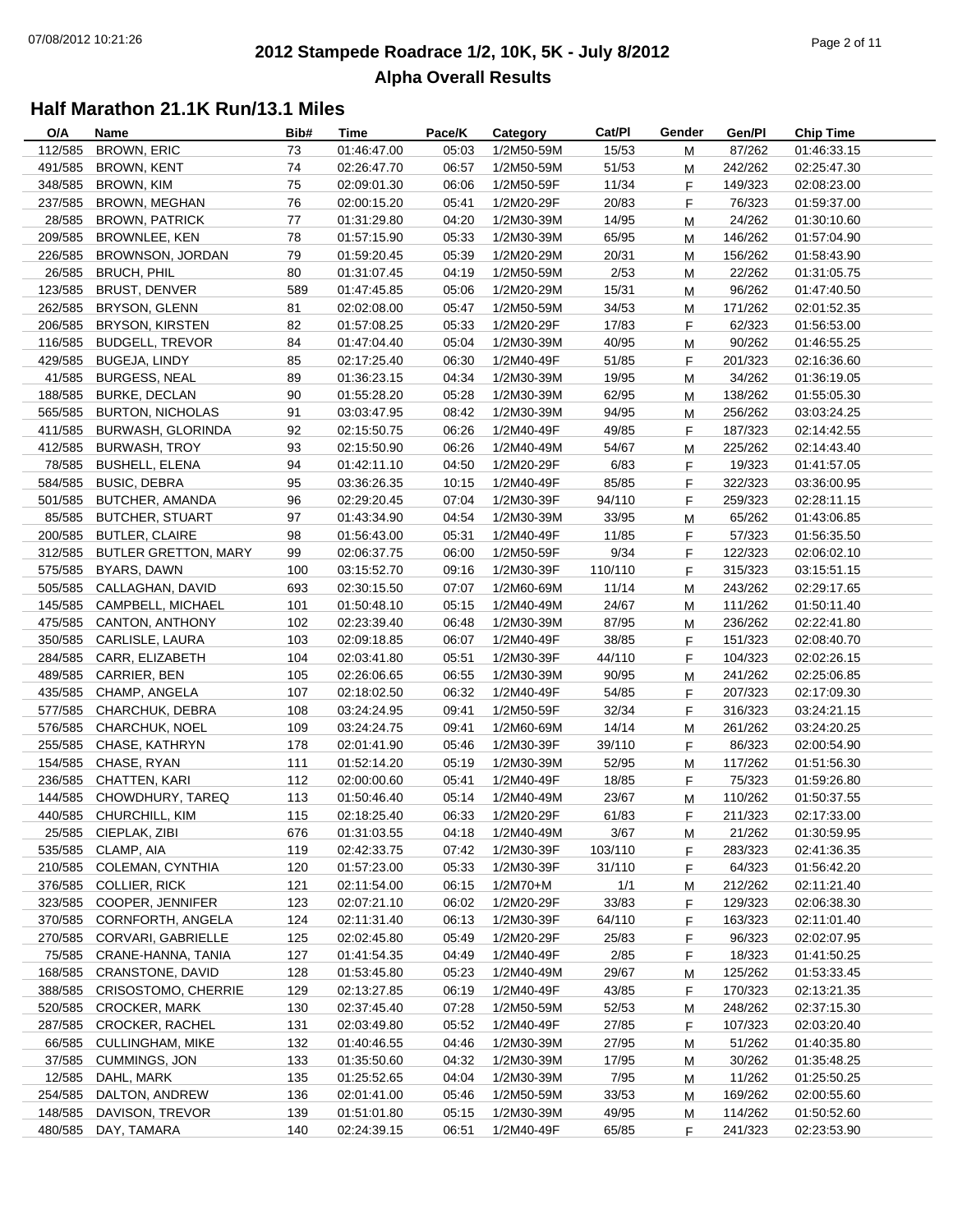#### **2012 Stampede Roadrace 1/2, 10K, 5K - July 8/2012**  $P_1$  of  $P_2$  of  $P_3$  of  $P_4$  of  $P_5$  of  $P_5$  of  $P_6$  of  $P_7$  of  $P_8$  of  $P_7$  of  $P_8$  of  $P_9$  of  $P_9$  of  $P_9$  of  $P_9$  of  $P_9$  of  $P_9$  of  $P_9$  of  $P_9$  of  $P_9$  of  $P_9$  of  $P_9$  of  $P_9$  of  $P_9$  of  $P_9$ **Alpha Overall Results**

| O/A     | Name                     | Bib# | Time        | Pace/K | Category   | Cat/Pl  | Gender | Gen/Pl  | <b>Chip Time</b> |
|---------|--------------------------|------|-------------|--------|------------|---------|--------|---------|------------------|
| 415/585 | DE CHAMPLAIN, JENNY      | 141  | 02:16:01.15 | 06:26  | 1/2M20-29F | 53/83   | F      | 189/323 | 02:15:13.40      |
| 407/585 | DE GEUS, KATE            | 142  | 02:15:10.80 | 06:24  | 1/2M30-39F | 68/110  | F      | 184/323 | 02:14:15.10      |
| 455/585 | DELLOW, COLLEEN          | 144  | 02:20:07.60 | 06:38  | 1/2M30-39F | 83/110  | F      | 223/323 | 02:12:07.60      |
| 314/585 | DEMERS, KRISTI           | 145  | 02:06:40.55 | 06:00  | 1/2M30-39F | 51/110  | F      | 123/323 | 02:06:06.70      |
| 283/585 | DENCSAK, LORI            | 146  | 02:03:39.05 | 05:51  | 1/2M40-49F | 26/85   | F      | 103/323 | 02:03:05.35      |
| 362/585 | DEPENCIER, SHERRI        | 147  | 02:10:35.35 | 06:11  | 1/2M30-39F | 62/110  | F.     | 159/323 | 02:09:43.75      |
| 20/585  | DESROCHERS, DARREN       | 148  | 01:30:01.95 | 04:16  | 1/2M30-39M | 10/95   | M      | 16/262  | 01:29:59.05      |
| 16/585  | DESROSIERS, SHANNON      | 149  | 01:26:31.40 | 04:06  | 1/2M30-39F | 2/110   | F      | 3/323   | 01:26:29.80      |
| 487/585 | DEW, JESSICA             | 150  | 02:26:02.30 | 06:55  | 1/2M20-29F | 66/83   | F      | 247/323 | 02:25:02.20      |
| 404/585 | DICK, JENNIFER           | 151  | 02:14:48.70 | 06:23  | 1/2M20-29F | 52/83   | F      | 182/323 | 02:14:07.55      |
| 162/585 | DIDONATO, DON            | 152  | 01:52:55.15 | 05:21  | 1/2M50-59M | 23/53   | M      | 122/262 | 01:52:29.90      |
| 1/585   | DIEHL, GRAHAM            | 153  | 01:16:01.35 | 03:36  | 1/2M20-29M | 1/31    | M      | 1/262   | 01:16:01.35      |
| 238/585 | DIN, J.B.S.M.N.F         | 21   | 02:00:24.10 | 05:42  | 1/2M40-49F | 19/85   | F      | 77/323  | 01:59:51.95      |
| 208/585 | DIRKS, SARAH             | 154  | 01:57:15.85 | 05:33  | 1/2M30-39F | 30/110  | F.     | 63/323  | 01:57:02.80      |
| 23/585  | DODDS, RICH              | 155  | 01:30:51.45 | 04:18  | 1/2M40-49M | 2/67    | М      | 19/262  | 01:30:49.50      |
| 531/585 | DOETZEL, HEATHER         | 156  | 02:41:12.65 | 07:38  | 1/2M40-49F | 75/85   | F      | 281/323 | 02:40:35.05      |
| 360/585 | DONAIS, TANYA            | 157  | 02:10:22.60 | 06:10  | 1/2M40-49F | 41/85   | F      | 157/323 | 02:09:31.85      |
| 561/585 | DORCHAK, RHIAN           | 158  | 02:59:42.85 | 08:31  | 1/2M20-29F | 81/83   | F.     | 307/323 | 02:58:51.85      |
| 305/585 | DOUCET, JOHANNE          | 159  | 02:06:13.40 | 05:58  | 1/2M40-49F | 30/85   | F.     | 116/323 | 02:05:44.30      |
| 11/585  | DOUCETTE, PHIL           | 160  | 01:25:18.10 | 04:02  | 1/2M30-39M | 6/95    |        | 10/262  |                  |
|         |                          |      |             |        | 1/2M20-29F |         | M      | 141/323 | 01:25:17.20      |
| 337/585 | DOUGLAS, JULIE           | 161  | 02:08:01.00 | 06:04  |            | 35/83   | F      |         | 02:07:16.85      |
| 541/585 | DREVER, SUSAN            | 162  | 02:44:07.95 | 07:46  | 1/2M30-39F | 105/110 | F.     | 288/323 | 02:43:05.25      |
| 196/585 | DRYER, BRENDA            | 163  | 01:56:07.85 | 05:30  | 1/2M30-39F | 28/110  | F.     | 55/323  | 01:55:53.95      |
| 518/585 | DULLEY, SUE              | 164  | 02:36:27.60 | 07:24  | 1/2M60-69F | 4/6     | F      | 272/323 | 02:35:18.60      |
| 61/585  | DUNN, COLLEEN            | 165  | 01:40:11.10 | 04:44  | 1/2M30-39F | 9/110   | F      | 14/323  | 01:39:50.90      |
| 263/585 | DUNWOODY, JENN           | 166  | 02:02:17.85 | 05:47  | 1/2M20-29F | 23/83   | F      | 92/323  | 02:01:56.95      |
| 44/585  | DYMENT, GEOFF            | 167  | 01:36:53.20 | 04:35  | 1/2M30-39M | 20/95   | M      | 35/262  | 01:36:51.45      |
| 509/585 | EBBINGHOFF, REEGAN       | 168  | 02:31:35.85 | 07:11  | 1/2M30-39F | 98/110  | F      | 265/323 | 02:30:33.90      |
| 122/585 | EDMONDS, MICHAEL         | 169  | 01:47:37.90 | 05:06  | 1/2M50-59M | 17/53   | M      | 95/262  | 01:47:23.40      |
| 494/585 | ELIAS, JUDY              | 170  | 02:27:31.75 | 06:59  | 1/2M60-69F | 3/6     | F      | 252/323 | 02:26:41.80      |
| 17/585  | ELLIOTT, KARI            | 171  | 01:26:58.00 | 04:07  | 1/2M30-39F | 3/110   | F      | 4/323   | 01:26:54.80      |
| 246/585 | <b>EMMERSON, BRIAN</b>   | 172  | 02:01:16.80 | 05:44  | 1/2M30-39M | 71/95   | М      | 166/262 | 02:00:56.70      |
| 420/585 | <b>ESPEY, CRAIG</b>      | 173  | 02:16:24.20 | 06:27  | 1/2M30-39M | 85/95   | М      | 227/262 | 02:15:13.70      |
| 416/585 | FANG, DIANNE             | 174  | 02:16:05.30 | 06:26  | 1/2M30-39F | 71/110  | F      | 190/323 | 02:15:39.75      |
| 313/585 | <b>FARRIS, MARK</b>      | 175  | 02:06:40.50 | 06:00  | 1/2M40-49M | 44/67   | M      | 191/262 | 02:06:06.80      |
| 553/585 | FAYYAZ, SARAH            | 176  | 02:51:55.60 | 08:08  | 1/2M40-49F | 79/85   | F      | 300/323 | 02:51:10.40      |
| 203/585 | FECH, TIANA              | 177  | 01:56:45.70 | 05:32  | 1/2M30-39F | 29/110  | F.     | 60/323  | 01:56:18.15      |
| 187/585 | FERNANDEZ, JESUS         | 704  | 01:55:09.55 | 05:27  | 1/2M30-39M | 61/95   | M      | 137/262 | 01:54:19.40      |
|         | 332/585 FERNQUIST, JODIE | 179  | 02:07:56.60 | 06:03  | 1/2M30-39F | 55/110  | F.     | 136/323 | 02:07:42.40      |
|         | 433/585 FILEWICH, TRACEY | 180  | 02:17:49.15 | 06:31  | 1/2M30-39F | 76/110  | F.     | 205/323 | 02:17:12.00      |
| 571/585 | <b>FISHER, CHRISTINE</b> | 182  | 03:06:53.75 | 08:51  | 1/2M50-59F | 30/34   | F.     | 313/323 | 03:06:51.85      |
| 570/585 | FOCKLER, MERIDEE         | 183  | 03:06:53.65 | 08:51  | 1/2M50-59F | 29/34   | F.     | 312/323 | 03:06:51.55      |
| 96/585  | FOLK, KEVIN              | 699  | 01:44:43.55 | 04:57  | 1/2M40-49M | 15/67   | M      | 73/262  | 01:44:34.95      |
| 83/585  | FORD, RUSS               | 184  | 01:43:01.45 | 04:52  | 1/2M30-39M | 31/95   | M      | 63/262  | 01:42:45.05      |
| 125/585 | FOURNIER, SEBASTIEN      | 185  | 01:48:10.30 | 05:07  | 1/2M30-39M | 44/95   | M      | 97/262  | 01:47:37.65      |
| 42/585  | <b>FRANCIS, TAMMARA</b>  | 186  | 01:36:29.45 | 04:34  | 1/2M20-29F | 3/83    | F      | 8/323   | 01:36:26.30      |
| 224/585 | FRERE SCHMIDT, RINKY     | 187  | 01:58:55.00 | 05:38  | 1/2M40-49F | 16/85   | F      | 70/323  | 01:58:41.60      |
| 311/585 | FREUND, STEPHANIE        | 188  | 02:06:37.25 | 06:00  | 1/2M40-49F | 32/85   | F      | 121/323 | 02:06:05.40      |
| 398/585 | FREY, GLYNIS             | 189  | 02:14:23.65 | 06:22  | 1/2M20-29F | 51/83   | F      | 178/323 | 02:13:48.25      |
| 550/585 | FREY, LYNDA              | 190  | 02:50:04.50 | 08:03  | 1/2M50-59F | 25/34   | F      | 297/323 | 02:49:28.30      |
| 142/585 | FRYDMAN, CHERYL          | 191  | 01:50:35.85 | 05:14  | 1/2M20-29F | 11/83   | F      | 34/323  | 01:50:32.85      |
| 4/585   | FULLER, JONATHAN         | 192  | 01:20:55.70 | 03:50  | 1/2M20-29M | 3/31    | M      | 3/262   | 01:20:47.90      |
| 151/585 | FUNG, LYNDA              | 193  | 01:51:50.20 | 05:18  | 1/2M40-49F | 5/85    | F      | 37/323  | 01:51:25.65      |
| 191/585 | GACE, BRADLEY            | 709  | 01:55:32.75 | 05:28  | 1/2M40-49M | 32/67   |        | 141/262 | 01:55:05.85      |
| 579/585 | <b>GARDIN, SHERRY</b>    |      |             |        |            |         | M      |         |                  |
|         |                          | 195  | 03:29:57.35 | 09:57  | 1/2M50-59F | 34/34   | F      | 318/323 | 03:29:51.95      |
| 482/585 | GAUDET, GREG             | 196  | 02:25:10.80 | 06:52  | 1/2M50-59M | 50/53   | М      | 240/262 | 02:25:10.80      |
|         | 161/585 GEDDES, NICOLE   | 197  | 01:52:53.65 | 05:21  | 1/2M20-29F | 12/83   | F      | 40/323  | 01:52:18.55      |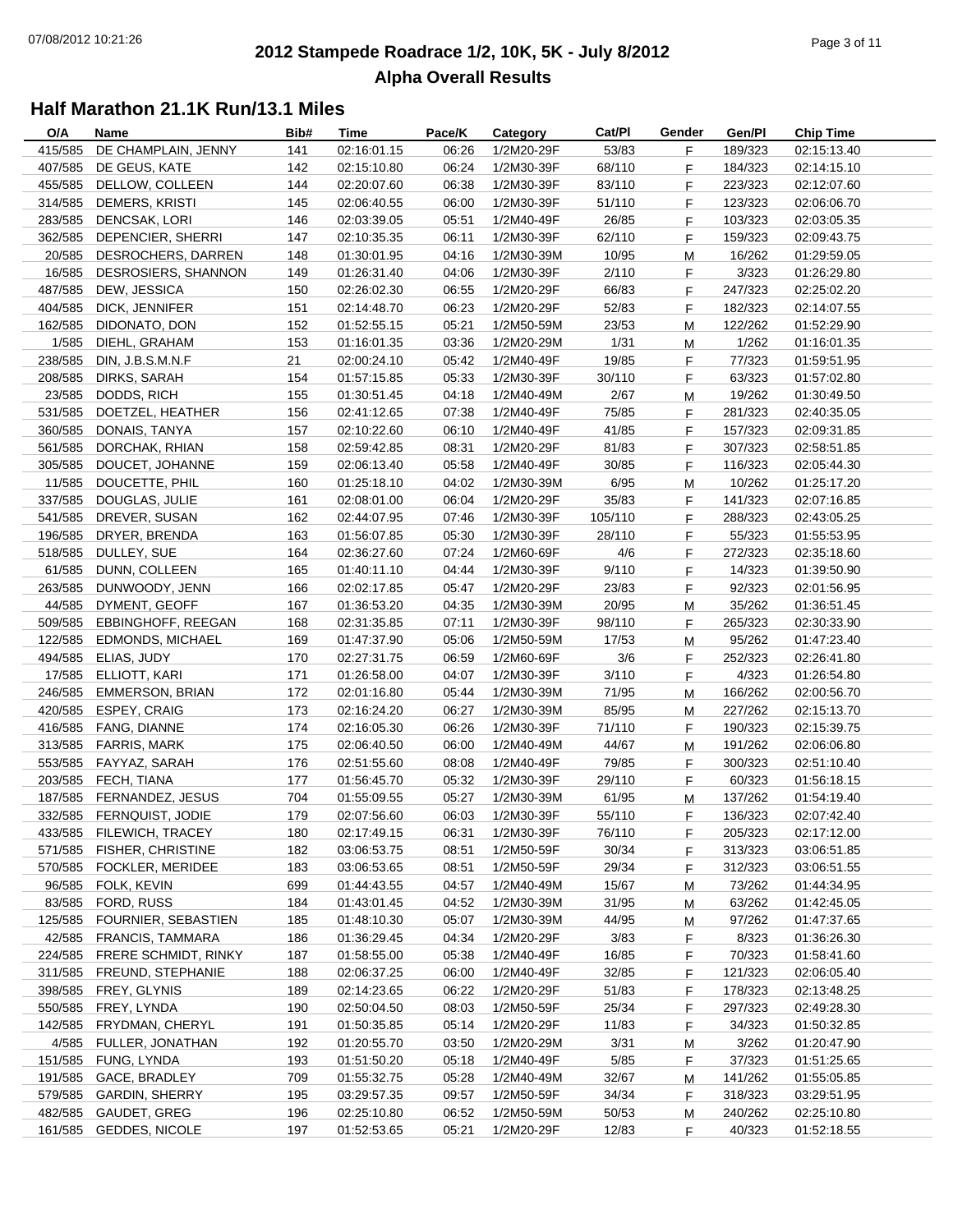#### **2012 Stampede Roadrace 1/2, 10K, 5K - July 8/2012**  $P_1$  and  $P_2$  of  $P_3$  of  $P_4$  or  $P_5$  of  $P_5$  or  $P_6$  or  $P_7$  or  $P_8$  or  $P_9$  or  $P_9$  or  $P_9$  or  $P_9$  or  $P_9$  or  $P_9$  or  $P_9$  or  $P_9$  or  $P_9$  or  $P_9$  or  $P_9$  or  $P_9$  or  $P_9$  or  $P_9$  or  $P_9$  or  $P_9$ **Alpha Overall Results**

| O/A     | Name                       | Bib#       | Time        | Pace/K         | Category   | Cat/PI         | Gender | Gen/Pl  | <b>Chip Time</b> |
|---------|----------------------------|------------|-------------|----------------|------------|----------------|--------|---------|------------------|
| 472/585 | <b>GERRITS, CATHERINE</b>  | 198        | 02:23:15.50 | 06:47          | 1/2M30-39F | 89/110         | F      | 239/323 | 02:22:26.95      |
| 560/585 | GILJE, MARY                | 199        | 02:58:30.95 | 08:27          | 1/2M40-49F | 81/85          | F      | 306/323 | 02:58:29.55      |
| 239/585 | GIOVANOLI, MARCO           | 200        | 02:00:36.75 | 05:42          | 1/2M50-59M | 32/53          | M      | 162/262 | 02:00:03.75      |
| 126/585 | GOODFELLOW, DAVID          | 201        | 01:48:10.40 | 05:07          | 1/2M40-49M | 20/67          | M      | 98/262  | 01:47:51.65      |
| 143/585 | GOODFELLOW, RAY            | 202        | 01:50:44.55 | 05:14          | 1/2M50-59M | 21/53          | M      | 109/262 | 01:50:25.35      |
| 93/585  | GOODREAU, JAIME            | 203        | 01:44:22.30 | 04:56          | 1/2M20-29F | 8/83           | F      | 23/323  | 01:44:10.05      |
| 469/585 | GORDON, TERESA             | 204        | 02:22:25.30 | 06:44          | 1/2M30-39F | 88/110         | F      | 236/323 | 02:21:35.10      |
| 212/585 | <b>GRENIER, VICKY</b>      | 207        | 01:57:31.10 | 05:34          | 1/2M30-39F | 32/110         | F      | 65/323  | 01:57:08.05      |
| 34/585  | GROGAN, ALAN               | 684        | 01:34:37.10 | 04:29          | 1/2M30-39M | 15/95          | M      | 28/262  | 01:34:19.60      |
| 160/585 | <b>GUAY, PATRICE</b>       | 208        | 01:52:49.10 | 05:20          | 1/2M30-39M | 54/95          | М      | 121/262 | 01:52:35.30      |
| 326/585 | <b>GUILD, CAROL</b>        | 209        | 02:07:30.15 | 06:02          | 1/2M40-49F | 34/85          | F      | 132/323 | 02:06:49.85      |
| 521/585 | GULINAO, CATHERINE         | 210        | 02:37:56.35 | 07:29          | 1/2M20-29F | 75/83          | F      | 273/323 | 02:36:43.35      |
|         | 558/585 GURBUZ, MONICA     | 211        | 02:58:03.80 | 08:26          | 1/2M30-39F | 108/110        | F      | 304/323 | 02:57:32.50      |
| 345/585 | <b>GWILLIAM, STEVE</b>     | 214        | 02:08:29.55 | 06:05          | 1/2M40-49M | 48/67          | M      | 198/262 | 02:07:46.05      |
| 268/585 | <b>HACKINEN, DALE</b>      | 215        | 02:02:43.55 | 05:49          | 1/2M60-69M | 4/14           | М      | 173/262 | 02:02:21.75      |
| 330/585 | HAESSEL, DALE              | 216        | 02:07:54.15 | 06:03          | 1/2M40-49M | 47/67          | М      | 195/262 | 02:07:54.15      |
| 70/585  | <b>HAGEL, BRUCE</b>        | 695        | 01:41:12.25 | 04:47          | 1/2M40-49M | 9/67           | М      | 54/262  | 01:41:04.35      |
| 304/585 | HAGERTY, CHAD              | 217        | 02:06:13.20 | 05:58          | 1/2M30-39M | 77/95          | М      | 189/262 | 02:05:49.25      |
| 164/585 | HALPRIN, DANYAEL           | 218        | 01:53:06.35 | 05:21          | 1/2M40-49F | 6/85           | F      | 42/323  |                  |
|         |                            |            |             |                |            |                |        |         | 01:52:46.15      |
| 422/585 | HAMILL, CATHERINE          | 219        | 02:16:33.90 | 06:28          | 1/2M20-29F | 55/83          | F      | 195/323 | 02:15:43.40      |
| 186/585 | <b>HAMILTON, AURORA</b>    | 220        | 01:55:09.40 | 05:27          | 1/2M50-59F | 2/34           | F      | 50/323  | 01:54:54.30      |
| 247/585 | <b>HAMILTON, KELLE</b>     | 221        | 02:01:21.75 | 05:45          | 1/2M50-59F | 4/34           | F      | 81/323  | 02:00:46.60      |
| 445/585 | HANNA, PAULETTE            | 223        | 02:19:22.70 | 06:36          | 1/2M50-59F | 14/34          | F      | 215/323 | 02:19:09.30      |
| 205/585 | HANNAH, KEITH              | 50         | 01:57:02.90 | 05:32          | 1/2M50-59M | 28/53          | M      | 144/262 | 01:56:53.10      |
| 225/585 | HANSEN, JARED              | 225        | 01:59:03.65 | 05:38          | 1/2M20-29M | 19/31          | М      | 155/262 | 01:58:54.45      |
| 306/585 | HANTZSCH, PATRICIA         | 226        | 02:06:19.10 | 05:59          | 1/2M50-59F | 7/34           | F      | 117/323 | 02:05:40.45      |
| 194/585 | HARDMAN, TERRY             | 227        | 01:55:40.30 | 05:28          | 1/2M30-39F | 26/110         | F      | 53/323  | 01:55:05.50      |
| 73/585  | HARDY, MARTIN              | 228        | 01:41:49.50 | 04:49          | 1/2M40-49M | 11/67          | M      | 56/262  | 01:41:40.20      |
| 467/585 | HARKER, HEATHER            | 229        | 02:22:25.00 | 06:44          | 1/2M40-49F | 62/85          | F      | 234/323 | 02:21:34.60      |
| 581/585 | HARKNESS, LAWRENCE         | 230        | 03:30:27.15 | 09:58          | 1/2M30-39M | 95/95          | M      | 262/262 | 03:30:21.30      |
| 365/585 | HARRIMAN, CALEY            | 232        | 02:10:49.25 | 06:11          | 1/2M20-29F | 44/83          | F      | 161/323 | 02:09:49.80      |
| 549/585 | HATCH, FALON               | 233        | 02:49:17.40 | 08:01          | 1/2M20-29F | 80/83          | F      | 296/323 | 02:48:14.40      |
| 545/585 | HAUGEN, TERRI              | 234        | 02:46:03.80 | 07:52          | 1/2M40-49F | 77/85          | F      | 292/323 | 02:45:02.10      |
| 439/585 | HAZLETT, BRANDI            | 235        | 02:18:19.60 | 06:33          | 1/2M30-39F | 78/110         | F      | 210/323 | 02:17:22.55      |
| 104/585 | <b>HEDDERICK, GLENN</b>    | 690        | 01:45:22.70 | 04:59          | 1/2M40-49M | 17/67          | М      | 80/262  | 01:45:02.25      |
| 492/585 | HEINRICHS, JOSETTE         | 238        | 02:27:22.20 | 06:59          | 1/2M60-69F | 2/6            | F      | 250/323 | 02:26:28.80      |
| 192/585 | HEISTERMAN, BRANDI         | 239        | 01:55:35.40 | 05:28          | 1/2M30-39F | 25/110         | F      | 51/323  | 01:55:09.40      |
| 380/585 | <b>HENDERSON, JIM</b>      | 240        | 02:12:10.95 | 06:15          | 1/2M60-69M | 9/14           | M      | 213/262 | 02:11:29.05      |
|         | 146/585 HENLEY, DEAN       | 379        | 01:50:48.30 | 05:15          | 1/2M50-59M | 22/53          | M      | 112/262 | 01:50:20.55      |
|         | 443/585 HESSAMI, ASSA      | 244        | 02:19:12.65 | 06:35          | 1/2M30-39F | 79/110         | F      | 213/323 | 02:18:49.25      |
|         | 526/585 HEWITT, KAREN      | 245        | 02:39:58.45 | 07:34          | 1/2M50-59F | 18/34          | F.     | 276/323 | 02:38:52.15      |
|         | 523/585 HICKMAN, TIBOR     | 247        | 02:38:27.15 | 07:30          | 1/2M60-69M | 12/14          | M      | 250/262 | 02:37:53.75      |
|         | 69/585 HIDER, LAURA        | 248        | 01:41:10.50 | 04:47          | 1/2M30-39F | 11/110         | F.     | 16/323  | 01:41:03.70      |
| 222/585 | HILL, JESSICA              | 249        | 01:58:44.05 | 05:37          | 1/2M30-39F | 35/110         | F      | 69/323  | 01:58:18.65      |
|         | 256/585 HIRSCHE, JULIE     | 250        | 02:01:45.35 | 05:46          | 1/2M30-39F | 40/110         | F.     | 87/323  | 02:01:19.00      |
| 175/585 | HNATYSHYN, MELANIE         | 251        | 01:54:30.40 | 05:25          | 1/2M20-29F | 13/83          | F.     | 45/323  | 01:54:01.85      |
| 68/585  | <b>HODGSON, SCOTT</b>      | 252        | 01:41:02.75 | 04:47          | 1/2M50-59M | 5/53           | M      | 53/262  | 01:40:48.20      |
|         | 133/585 HOIDAS, ANGELA     | 253        | 01:49:17.60 | 05:10          | 1/2M20-29F | 10/83          | F.     | 30/323  | 01:49:10.45      |
|         | 29/585 HOLLOWELL, LAURIE   | 254        | 01:33:03.25 | 04:24          | 1/2M30-39F | 4/110          | F.     | 5/323   | 01:33:01.95      |
|         | 269/585 HOOKER, JOHN       | 255        | 02:02:44.55 | 05:49          | 1/2M40-49M | 40/67          | M      | 174/262 | 02:01:59.35      |
| 105/585 | HOOVER, REG                | 256        | 01:45:36.45 | 05:00          | 1/2M60-69M | 2/14           | M      | 81/262  | 01:45:24.05      |
| 5/585   | HOPFNER, GEOFF             | 257        | 01:22:56.05 | 03:55          | 1/2M30-39M | 1/95           | M      | 4/262   | 01:22:54.95      |
| 6/585   | HOWELL, KIRK               | 258        | 01:23:05.15 | 03:56          | 1/2M30-39M | 2/95           |        | 5/262   | 01:22:59.35      |
| 92/585  | HRYNUIK, DALE              | 264        | 01:44:15.70 | 04:56          | 1/2M50-59M | 6/53           | M      | 70/262  | 01:44:10.85      |
|         | 129/585 HUNT, BILL         |            |             |                |            |                | M      |         |                  |
|         | 536/585 HUTCHINSON, JANET  | 677<br>262 | 01:48:32.40 | 05:08<br>07:43 | 1/2M30-39M | 46/95<br>20/34 | M      | 101/262 | 01:48:14.50      |
|         |                            |            | 02:42:51.55 |                | 1/2M50-59F |                | F      | 284/323 | 02:41:43.60      |
|         | 193/585 IKEBUCHI, JENNIFER | 266        | 01:55:37.50 | 05:28          | 1/2M20-29F | 15/83          | F.     | 52/323  | 01:54:56.65      |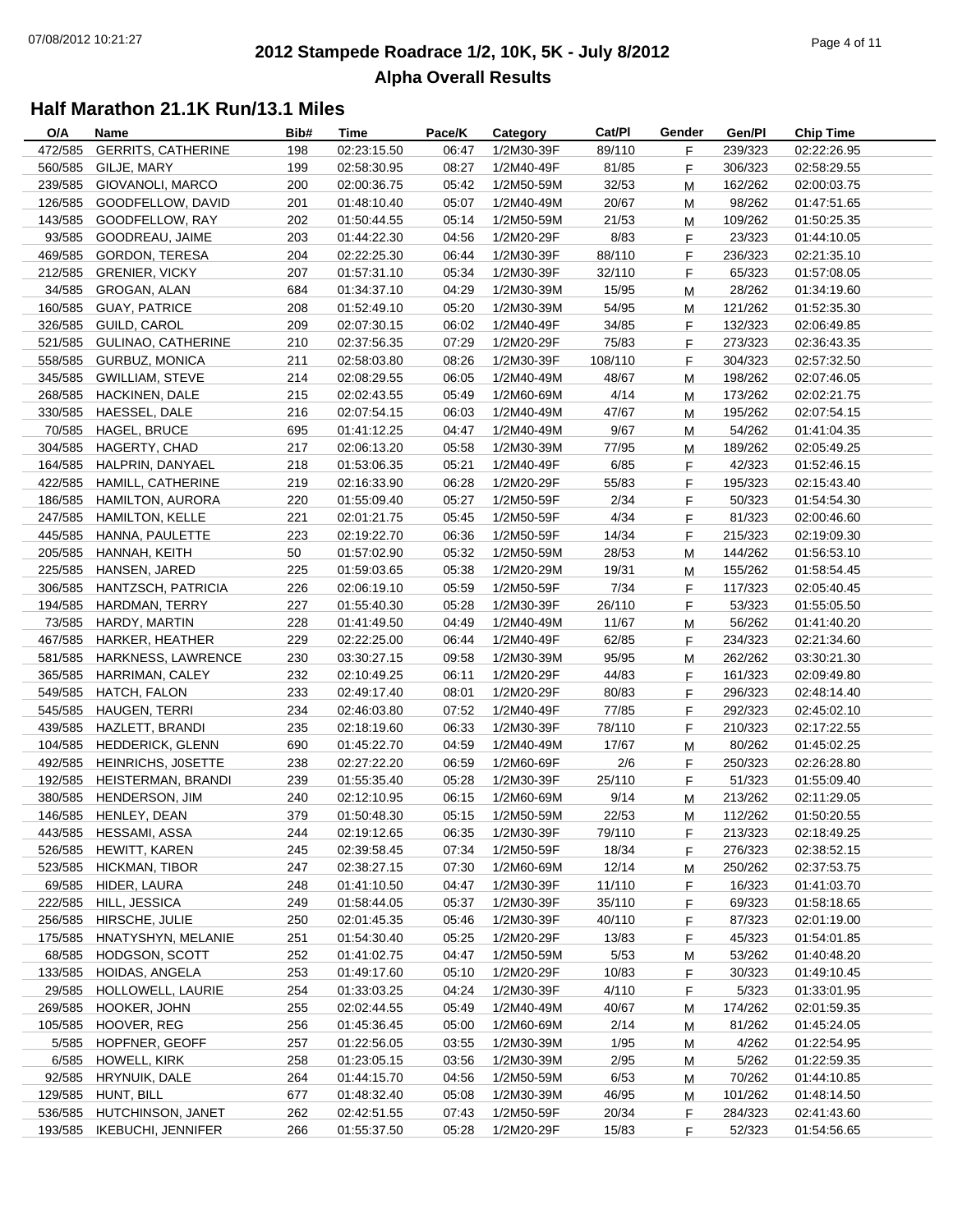#### **2012 Stampede Roadrace 1/2, 10K, 5K - July 8/2012**  $P_1$  of  $P_2$  of  $P_3$  of  $P_4$  of  $P_5$  of  $P_5$  of  $P_6$  of  $P_7$  of  $P_8$  of  $P_7$  of  $P_8$  of  $P_9$  of  $P_9$  of  $P_9$  of  $P_9$  of  $P_9$  of  $P_9$  of  $P_9$  of  $P_9$  of  $P_9$  of  $P_9$  of  $P_9$  of  $P_9$  of  $P_9$  of  $P_9$ **Alpha Overall Results**

| O/A     | Name                      | Bib# | Time        | Pace/K | Category   | Cat/PI  | Gender  | Gen/Pl  | <b>Chip Time</b> |
|---------|---------------------------|------|-------------|--------|------------|---------|---------|---------|------------------|
| 319/585 | ILSLEY, HEATHER           | 267  | 02:06:59.00 | 06:01  | 1/2M30-39F | 52/110  | F       | 125/323 | 02:06:11.55      |
| 431/585 | <b>INGRAM, LISA</b>       | 268  | 02:17:35.70 | 06:31  | 1/2M40-49F | 52/85   | F       | 203/323 | 02:16:46.05      |
| 98/585  | <b>ISRAELSON, LARRY</b>   | 270  | 01:44:45.60 | 04:57  | 1/2M50-59M | 9/53    | M       | 74/262  | 01:44:05.40      |
| 55/585  | IZETT, DAVID              | 271  | 01:39:24.95 | 04:42  | 1/2M30-39M | 23/95   | M       | 43/262  | 01:39:18.75      |
| 451/585 | IZETT, TASHA              | 272  | 02:19:54.95 | 06:37  | 1/2M30-39F | 81/110  | F       | 219/323 | 02:19:16.30      |
| 199/585 | JAMIESON, KYLA            | 274  | 01:56:19.55 | 05:30  | 1/2M20-29F | 16/83   | F       | 56/323  | 01:56:03.50      |
| 39/585  | JEFFREY, IAN              | 265  | 01:36:18.65 | 04:33  | 1/2M30-39M | 18/95   | M       | 32/262  | 01:36:14.05      |
| 275/585 | JENSEN, BOB               | 275  | 02:02:55.55 | 05:49  | 1/2M50-59M | 36/53   | M       | 178/262 | 02:02:40.85      |
| 132/585 | JOHNS, BRIAN              | 276  | 01:49:17.50 | 05:10  | 1/2M50-59M | 19/53   | М       | 103/262 | 01:48:40.45      |
| 568/585 | JOHNSTON, ADAM            | 279  | 03:05:54.65 | 08:48  | 1/2M20-29M | 31/31   | М       | 258/262 | 03:05:50.65      |
| 88/585  | JONES, HEIDI              | 281  | 01:43:49.10 | 04:55  | 1/2M20-29F | 7/83    | F       | 21/323  | 01:43:43.55      |
| 320/585 | JORDAN, JULIA             | 282  | 02:07:01.90 | 06:01  | 1/2M20-29F | 31/83   | F       | 126/323 | 02:06:54.45      |
| 251/585 | JUDD, JANE                | 283  | 02:01:33.10 | 05:45  | 1/2M30-39F | 37/110  | F       | 84/323  | 02:00:46.65      |
| 517/585 | KANSKI, AUDRA             | 284  | 02:36:13.70 | 07:24  | 1/2M30-39F | 101/110 | F       | 271/323 | 02:35:24.60      |
|         | 108/585 KARPIAK, DAVID    | 285  | 01:45:59.60 | 05:01  | 1/2M50-59M | 13/53   | M       | 84/262  | 01:45:54.10      |
| 31/585  | KEARNEY, GEOFF            | 286  | 01:33:43.75 | 04:26  | 1/2M20-29M | 7/31    | М       | 26/262  | 01:33:32.85      |
| 243/585 | KEARNEY, HEATHER          | 287  | 02:01:00.05 | 05:44  | 1/2M30-39F | 36/110  | F       | 80/323  | 02:00:48.75      |
| 387/585 | KEATLEY, JOSH             | 288  | 02:13:20.60 | 06:19  | 1/2M30-39M | 81/95   | М       | 218/262 | 02:12:43.85      |
| 408/585 | KEHLER, ANDREA            | 290  | 02:15:14.35 | 06:24  | 1/2M30-39F | 69/110  | F       | 185/323 | 02:14:19.80      |
| 280/585 | KEHLER, THALIE            | 291  | 02:03:14.70 | 05:50  | 1/2M20-29F | 26/83   | F       | 100/323 | 02:02:20.00      |
| 551/585 | KEILLOR, PATTI            | 292  | 02:50:49.65 | 08:05  | 1/2M50-59F | 26/34   | F       | 298/323 | 02:50:47.90      |
| 77/585  | <b>KETURAKIS, DEREK</b>   | 293  | 01:42:07.40 | 04:50  | 1/2M30-39M | 28/95   | M       | 59/262  | 01:42:04.75      |
| 463/585 | KETURAKIS, JENNIFER       | 294  | 02:21:19.20 | 06:41  | 1/2M30-39F | 87/110  |         | 231/323 | 02:20:23.00      |
| 471/585 | KILDARE, CAROLYN          | 295  | 02:23:15.50 | 06:47  | 1/2M40-49F | 64/85   | F.<br>F | 238/323 | 02:22:26.70      |
|         |                           |      |             |        | 1/2M30-39M |         |         |         |                  |
| 84/585  | KINASCHUK, KENT           | 296  | 01:43:34.10 | 04:54  |            | 32/95   | M       | 64/262  | 01:43:27.65      |
| 341/585 | KINGSEP, PATRICIA         | 297  | 02:08:14.50 | 06:04  | 1/2M60-69F | 1/6     | F       | 144/323 | 02:07:56.30      |
| 274/585 | KIRZNER, SAM              | 703  | 02:02:55.15 | 05:49  | 1/2M50-59M | 35/53   | M       | 177/262 | 02:02:34.05      |
| 367/585 | KLOPPER, JOHN             | 299  | 02:11:03.25 | 06:12  | 1/2M50-59M | 43/53   | M       | 206/262 | 02:10:05.15      |
| 534/585 | <b>KNICKLE, NANCY</b>     | 300  | 02:42:00.00 | 07:40  | 1/2M50-59F | 19/34   | F       | 282/323 | 02:40:56.05      |
| 364/585 | KNIGHT, BRYON             | 301  | 02:10:45.45 | 06:11  | 1/2M60-69M | 7/14    | M       | 204/262 | 02:10:14.85      |
| 372/585 | KOCH, DWAYNE              | 302  | 02:11:35.60 | 06:14  | 1/2M40-49M | 51/67   | М       | 208/262 | 02:11:06.80      |
| 499/585 | KOHN, MAYA                | 303  | 02:28:11.50 | 07:01  | 1/2M20-29F | 71/83   | F       | 257/323 | 02:27:28.60      |
| 351/585 | KOHRS, BERNARD            | 304  | 02:09:22.80 | 06:07  | 1/2M50-59M | 42/53   | М       | 200/262 | 02:08:27.65      |
| 130/585 | KOLBER, RACHEL            | 305  | 01:48:36.80 | 05:08  | 1/2M30-39F | 17/110  | F       | 29/323  | 01:48:18.95      |
| 249/585 | KORRES, ALEXANDRA         | 306  | 02:01:27.10 | 05:45  | 1/2M20-29F | 21/83   | F       | 83/323  | 02:01:14.50      |
| 477/585 | KOT, JENNIFER             | 307  | 02:24:20.85 | 06:50  | 1/2M30-39F | 90/110  | F       | 240/323 | 02:23:20.55      |
| 500/585 | KOVIC, BRENDA             | 683  | 02:29:03.35 | 07:03  | 1/2M50-59F | 17/34   | F       | 258/323 | 02:27:58.75      |
| 349/585 | KROMM, TAMMY              | 309  | 02:09:06.15 | 06:07  | 1/2M30-39F | 60/110  | F       | 150/323 | 02:08:31.20      |
|         | 2/585 KROSHUS, EMILY      | 698  | 01:19:53.10 | 03:47  | 1/2M20-29F | 1/83    | F.      | 1/323   | 01:19:51.90      |
|         | 54/585 KRSINAR, DON       | 311  | 01:39:21.05 | 04:42  | 1/2M40-49M | 6/67    | M       | 42/262  | 01:39:17.75      |
| 264/585 | KUJAWA, LUCIA             | 312  | 02:02:18.05 | 05:47  | 1/2M40-49F | 22/85   | F.      | 93/323  | 02:01:52.65      |
| 261/585 | KUJAWA, THOMAS            | 313  | 02:02:04.40 | 05:47  | 1/2M40-49M | 39/67   | M       | 170/262 | 02:01:38.50      |
| 497/585 | KUNNEKE, MARTHINE         | 314  | 02:27:39.70 | 06:59  | 1/2M20-29F | 69/83   | F.      | 255/323 | 02:26:32.30      |
| 322/585 | KWON, YOUNG-MI            | 315  | 02:07:08.75 | 06:01  | 1/2M40-49F | 33/85   | F       | 128/323 | 02:06:29.05      |
| 220/585 | LACZO, ROXANNE            | 316  | 01:58:24.15 | 05:36  | 1/2M30-39F | 34/110  | F.      | 67/323  | 01:57:40.65      |
| 413/585 | LAFLEUR, ADAMO            | 317  | 02:15:52.75 | 06:26  | 1/2M30-39M | 84/95   | M       | 226/262 | 02:15:02.00      |
| 490/585 | LAING, DEBBIE             | 318  | 02:26:41.10 | 06:57  | 1/2M40-49F | 68/85   | F.      | 249/323 | 02:25:49.85      |
|         | 357/585 LALL, NATASHA     | 319  | 02:10:00.90 | 06:09  | 1/2M20-29F | 40/83   | F       | 154/323 | 02:09:12.85      |
| 557/585 | LARSON, BRENDA            | 320  | 02:56:53.25 | 08:22  | 1/2M40-49F | 80/85   | F       | 303/323 | 02:55:48.45      |
| 375/585 | LAU, BEN                  | 321  | 02:11:51.25 | 06:14  | 1/2M20-29M | 27/31   | M       | 211/262 | 02:10:57.85      |
| 399/585 | LAUSEN, BRENDA            | 323  | 02:14:24.20 | 06:22  | 1/2M40-49F | 46/85   | F       | 179/323 | 02:13:22.75      |
| 185/585 | LAUTERMILCH, DOUG         | 324  | 01:54:59.65 | 05:27  | 1/2M50-59M | 26/53   | M       | 136/262 | 01:54:43.75      |
| 378/585 | LAWLESS, JENNA            | 325  | 02:12:05.95 | 06:15  | 1/2M20-29F | 47/83   | F       | 166/323 | 02:11:27.55      |
| 230/585 | LAZORKO, ROBERT           | 326  | 01:59:52.35 | 05:40  | 1/2M30-39M | 69/95   | M       | 159/262 | 01:59:26.20      |
|         | 466/585 LEE, DENNIS       | 327  | 02:22:16.50 | 06:44  | 1/2M30-39M | 86/95   | M       | 233/262 | 02:21:16.35      |
|         | 288/585 LEE, MARK         | 329  | 02:03:57.45 | 05:52  | 1/2M40-49M | 42/67   | м       | 181/262 | 02:03:18.25      |
|         | 165/585 LEIGHTON, RICHARD | 331  | 01:53:08.55 | 05:21  | 1/2M50-59M | 24/53   | м       | 123/262 | 01:52:38.90      |
|         |                           |      |             |        |            |         |         |         |                  |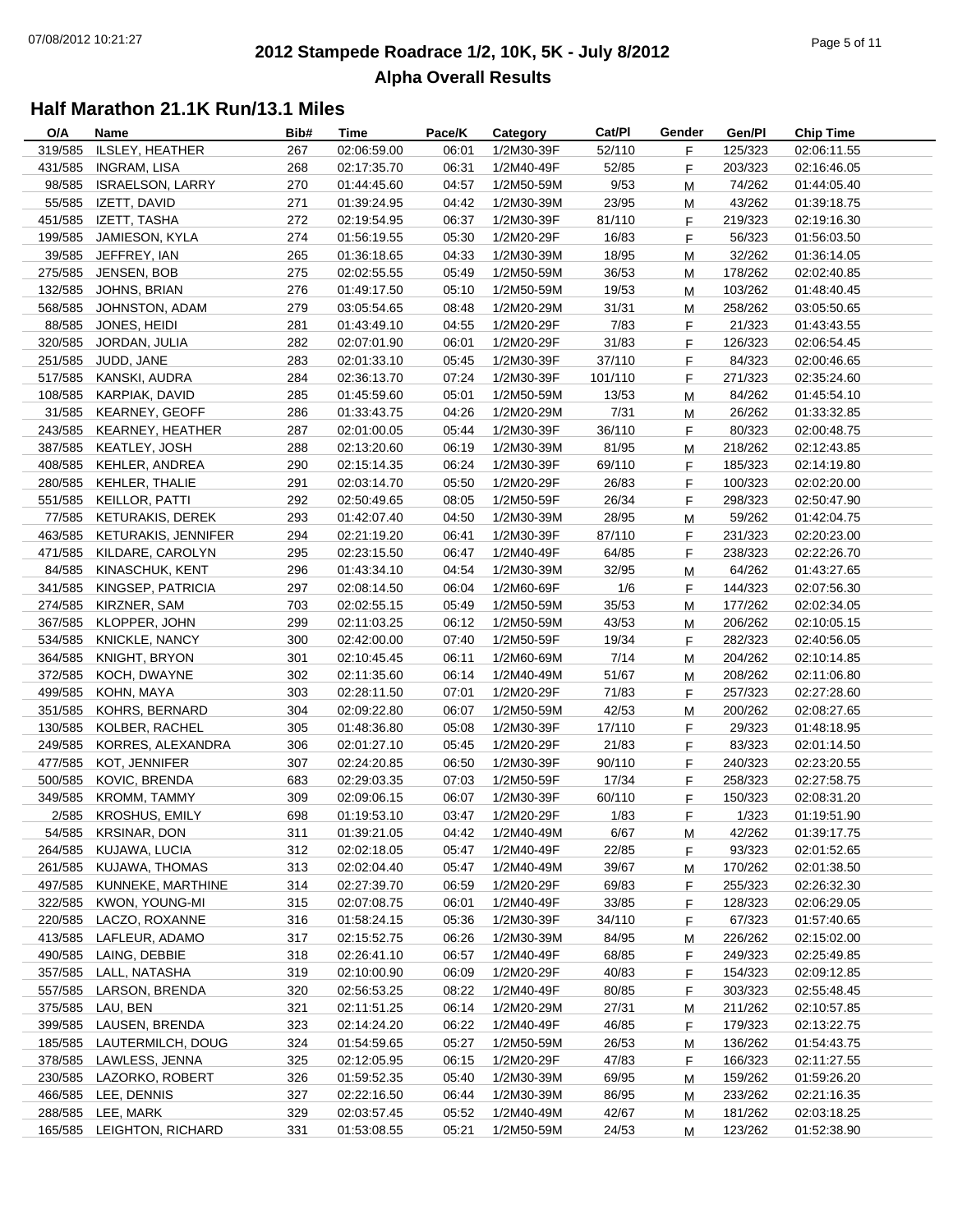#### **2012 Stampede Roadrace 1/2, 10K, 5K - July 8/2012**  $P_1$  and  $P_2$  of  $P_3$  of  $P_4$  of  $P_5$  of  $P_6$  of  $P_7$  of  $P_8$  of  $P_7$  of  $P_8$  of  $P_9$  of  $P_9$  of  $P_9$  of  $P_9$  of  $P_9$  of  $P_9$  of  $P_9$  of  $P_9$  of  $P_9$  of  $P_9$  of  $P_9$  of  $P_9$  of  $P_9$  of  $P_9$  of  $P_9$ **Alpha Overall Results**

| O/A     | Name                        | Bib# | Time                       | Pace/K | Category   | Cat/PI  | Gender | Gen/Pl  | <b>Chip Time</b> |
|---------|-----------------------------|------|----------------------------|--------|------------|---------|--------|---------|------------------|
| 195/585 | LEITCH, MARGARET            | 332  | 01:55:46.60                | 05:29  | 1/2M30-39F | 27/110  | F.     | 54/323  | 01:55:13.70      |
| 342/585 | LENTERS, KELSIE             | 333  | 02:08:22.40                | 06:05  | 1/2M20-29F | 38/83   | F.     | 145/323 | 02:07:38.00      |
| 468/585 | LENZ, EMMA                  | 334  | 02:22:25.25                | 06:44  | 1/2M40-49F | 63/85   | F      | 235/323 | 02:22:24.25      |
|         | 465/585 LEWIS, ALISON       | 336  | 02:22:14.05                | 06:44  | 1/2M40-49F | 61/85   | F.     | 233/323 | 02:21:02.30      |
| 462/585 | LEWIS, MEREDITH             | 689  | 02:21:18.10                | 06:41  | 1/2M20-29F | 64/83   | F.     | 230/323 | 02:20:11.75      |
|         | 65/585 LEWIS, ROBERT        | 337  | 01:40:45.60                | 04:46  | 1/2M40-49M | 8/67    | M      | 50/262  | 01:40:39.10      |
| 56/585  | LEWIS, STEPHEN              | 338  | 01:39:29.00                | 04:42  | 1/2M40-49M | 7/67    | М      | 44/262  | 01:39:22.60      |
| 219/585 | LIBIN, KEVIN                | 339  | 01:58:07.00                | 05:35  | 1/2M30-39M | 68/95   | M      | 153/262 | 01:57:47.35      |
| 58/585  | LIBIN, MICAH                | 340  | 01:39:48.15                | 04:43  | 1/2M30-39M | 24/95   | M      | 46/262  | 01:39:29.25      |
| 393/585 | LIBIN, THU                  | 341  | 02:13:43.20                | 06:20  | 1/2M30-39F | 66/110  | F.     | 175/323 | 02:12:42.70      |
| 86/585  | LINDSCHINGER, TONI          | 342  | 01:43:43.50                | 04:54  | 1/2M30-39M | 34/95   | M      | 66/262  | 01:43:13.30      |
| 430/585 | LLEWELLYN, LAURA            | 344  | 02:17:34.85                | 06:31  | 1/2M20-29F | 58/83   | F      | 202/323 | 02:17:17.50      |
|         | 309/585 LOBELLO, CARLA      | 345  | 02:06:30.45                | 05:59  | 1/2M30-39F | 50/110  | F.     | 119/323 | 02:06:03.25      |
|         | 511/585 LONGTIN, KRISTIN    | 346  | 02:32:41.40                | 07:14  | 1/2M20-29F | 73/83   | F.     | 267/323 | 02:31:41.90      |
|         | 582/585 LOUPELLE, CLAUDETTE | 347  | 03:36:26.00                | 10:15  | 1/2M60-69F | 5/6     | F      | 320/323 | 03:36:01.00      |
|         | 583/585 LOUPELLE, PAMELA    | 348  | 03:36:26.00                | 10:15  | 1/2M40-49F | 84/85   | F.     | 321/323 | 03:36:01.10      |
|         | 71/585 LOWE, JEFF           | 349  | 01:41:19.80                | 04:48  | 1/2M40-49M | 10/67   | M      | 55/262  | 01:41:12.50      |
| 449/585 | LOWRY, KAREN                | 350  | 02:19:32.10                | 06:36  | 1/2M40-49F | 57/85   | F      | 218/323 | 02:18:36.15      |
| 474/585 | LUHNING, RICHARD            | 351  | 02:23:31.75                | 06:48  | 1/2M60-69M | 10/14   | M      | 235/262 | 02:22:38.55      |
|         | 244/585 LUI, MATTHEW        | 353  | 02:01:08.00                | 05:44  | 1/2M20-29M | 22/31   | M      | 164/262 | 02:00:43.05      |
|         | 318/585 LUND, TERRY         | 354  | 02:06:56.25                | 06:00  | 1/2M50-59M | 41/53   |        | 194/262 | 02:06:07.60      |
|         |                             |      |                            |        |            |         | M      |         |                  |
|         | 137/585 LUTZ, RYAN          | 355  | 01:49:58.70<br>01:59:22.85 | 05:12  | 1/2M20-29M | 16/31   | M      | 105/262 | 01:49:43.45      |
|         | 227/585 LUYANDO, GERARDO    | 356  |                            | 05:39  | 1/2M40-49M | 36/67   | м      | 157/262 | 01:58:52.55      |
| 371/585 | LUZENTALES, JENN            | 357  | 02:11:31.50                | 06:13  | 1/2M20-29F | 45/83   | F      | 164/323 | 02:10:50.40      |
| 46/585  | LYCKMAN, MICHELLE           | 358  | 01:37:34.80                | 04:37  | 1/2M20-29F | 4/83    | F.     | 11/323  | 01:37:28.70      |
| 424/585 | LYLANDER, JULIE             | 359  | 02:17:00.50                | 06:29  | 1/2M30-39F | 75/110  | F.     | 197/323 | 02:16:05.55      |
| 329/585 | LYLE, DIANNE                | 360  | 02:07:41.00                | 06:03  | 1/2M40-49F | 36/85   | F.     | 135/323 | 02:06:48.85      |
| 564/585 | LYNN, HOWARD                | 687  | 03:03:06.40                | 08:40  | 1/2M60-69M | 13/14   | M      | 255/262 | 03:02:12.30      |
| 559/585 | MACAULAY, CHRISTY           | 361  | 02:58:03.95                | 08:26  | 1/2M30-39F | 109/110 | F.     | 305/323 | 02:57:32.15      |
| 181/585 | MACDONALD, ALIX             | 362  | 01:54:50.15                | 05:26  | 1/2M40-49F | 9/85    | F.     | 47/323  | 01:54:26.35      |
| 128/585 | MACDONALD, ERNIE            | 363  | 01:48:28.10                | 05:08  | 1/2M50-59M | 18/53   | м      | 100/262 | 01:48:22.50      |
| 414/585 | MACDONALD, LEISA            | 364  | 02:15:59.35                | 06:26  | 1/2M50-59F | 12/34   | F.     | 188/323 | 02:15:17.75      |
| 333/585 | MACDONALD, SHAYLA           | 365  | 02:07:57.70                | 06:03  | 1/2M30-39F | 56/110  | F      | 137/323 | 02:07:14.30      |
| 507/585 | MACDONNELL, JENNIFER        | 366  | 02:30:54.10                | 07:09  | 1/2M30-39F | 97/110  | F.     | 264/323 | 02:29:57.95      |
| 325/585 | MACNAUGHTON, CATHY          | 368  | 02:07:28.55                | 06:02  | 1/2M50-59F | 10/34   | F.     | 131/323 | 02:06:55.00      |
| 528/585 | MACNEIL-MAH, JESSICA        | 369  | 02:40:16.05                | 07:35  | 1/2M20-29F | 78/83   | F      | 278/323 | 02:39:54.45      |
| 271/585 | MACPHEE, DAN                | 370  | 02:02:46.00                | 05:49  | 1/2M40-49M | 41/67   | М      | 175/262 | 02:02:08.50      |
| 356/585 | <b>MACPHERSON, HEATHER</b>  | 371  | 02:09:56.15                | 06:09  | 1/2M40-49F | 40/85   | F.     | 153/323 | 02:09:20.55      |
|         | 292/585 MAH, DONNA          | 682  | 02:04:10.60                | 05:53  | 1/2M30-39F | 47/110  | F      | 111/323 | 02:03:30.75      |
| 527/585 | MAIANI, MEGHAN              | 372  | 02:40:10.90                | 07:35  | 1/2M20-29F | 77/83   | F.     | 277/323 | 02:39:19.05      |
| 153/585 | MALTSEV, MIKHAIL            | 373  | 01:52:06.55                | 05:18  | 1/2M30-39M | 51/95   | M      | 116/262 | 01:51:54.65      |
| 476/585 | MALVAR, GLADY               | 374  | 02:23:45.30                | 06:48  | 1/2M30-39M | 88/95   | M      | 237/262 | 02:23:29.40      |
| 457/585 | MALVAR, MICHELLE            | 375  | 02:20:31.70                | 06:39  | 1/2M30-39F | 84/110  | F      | 225/323 | 02:20:16.00      |
| 522/585 | MANABAT, SHELDON            | 376  | 02:37:56.45                | 07:29  | 1/2M20-29M | 30/31   | M      | 249/262 | 02:36:42.65      |
| 502/585 | MARIA, ALLISON              | 377  | 02:29:20.45                | 07:04  | 1/2M40-49F | 71/85   | F      | 260/323 | 02:28:12.05      |
| 396/585 | MARIA, FRANCESCA            | 378  | 02:14:02.30                | 06:21  | 1/2M19&UF  | 4/5     | F.     | 177/323 | 02:12:53.75      |
| 392/585 | MARSHALL, SHIRLEY           | 381  | 02:13:42.85                | 06:20  | 1/2M40-49F | 44/85   | F.     | 174/323 | 02:13:25.85      |
| 335/585 | MARTENS, CLAUDIA            | 382  | 02:08:00.00                | 06:03  | 1/2M30-39F | 57/110  | F.     | 139/323 | 02:07:16.00      |
| 289/585 | MARTIN DUNN, LETICIA        | 335  | 02:04:00.65                | 05:52  | 1/2M40-49F | 28/85   | F.     | 108/323 | 02:03:35.15      |
| 434/585 | MARTINEZ, SARAH             | 383  | 02:17:57.65                | 06:32  | 1/2M30-39F | 77/110  | F      | 206/323 | 02:16:58.95      |
| 573/585 | MATSUO, CAMERON             | 385  | 03:12:28.55                | 09:07  | 1/2M40-49M | 66/67   | M      | 259/262 | 03:12:21.60      |
| 563/585 | MATTHEWS, JENNIFER          | 386  | 03:02:58.45                | 08:40  | 1/2M40-49F | 82/85   | F.     | 309/323 | 03:01:54.05      |
| 49/585  | MATTHEWS, JONATHAN          | 387  | 01:37:56.90                | 04:38  | 1/2M40-49M | 5/67    | M      | 37/262  | 01:37:47.10      |
| 36/585  | MATTHEWS, RICHARD           | 388  | 01:35:50.20                | 04:32  | 1/2M30-39M | 16/95   | M      | 29/262  | 01:35:42.65      |
| 7/585   | MAY, RUSTY                  | 688  | 01:23:29.00                | 03:57  | 1/2M30-39M | 3/95    |        | 6/262   | 01:23:28.05      |
| 232/585 | MCAVOY, DANA                | 389  | 01:59:56.05                |        | 1/2M20-29F |         | м      | 73/323  |                  |
|         |                             |      |                            | 05:41  |            | 19/83   | F.     |         | 01:59:51.20      |
| 460/585 | MCCLELLAND, ELIZABETH       | 390  | 02:20:45.60                | 06:40  | 1/2M30-39F | 85/110  | F.     | 228/323 | 02:19:49.00      |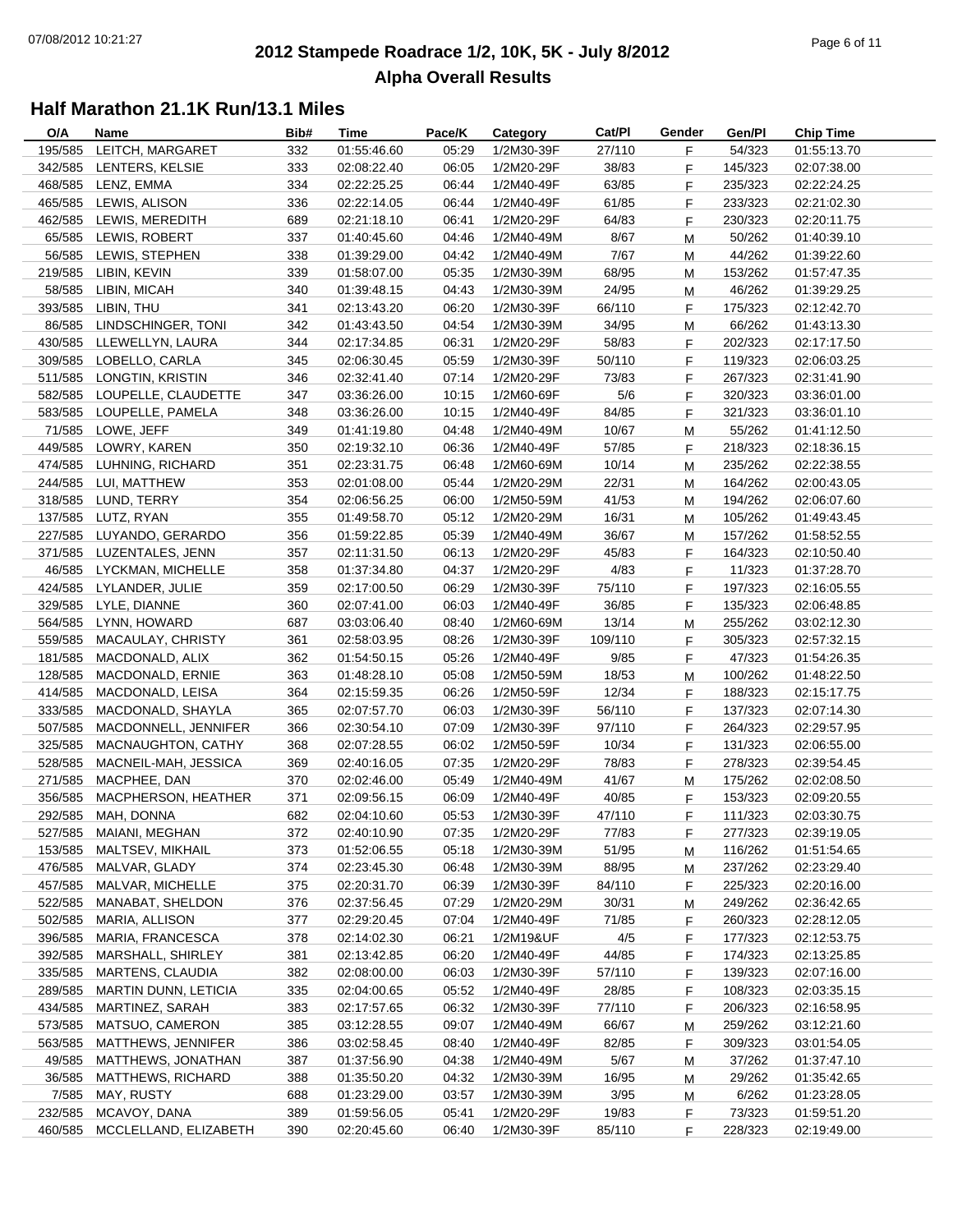#### **2012 Stampede Roadrace 1/2, 10K, 5K - July 8/2012** Page 7 of 11 **Alpha Overall Results**

| O/A     | Name                    | Bib# | Time        | Pace/K | Category   | Cat/PI | Gender | Gen/Pl  | <b>Chip Time</b> |
|---------|-------------------------|------|-------------|--------|------------|--------|--------|---------|------------------|
| 113/585 | MCCLIMANS, JAMIE        | 391  | 01:46:52.70 | 05:03  | 1/2M30-39F | 15/110 | F      | 26/323  | 01:46:42.90      |
| 495/585 | MCCLURE, MARGARET       | 392  | 02:27:32.65 | 06:59  | 1/2M40-49F | 69/85  | F      | 253/323 | 02:27:21.30      |
| 374/585 | MCGIVERN, LEN           | 396  | 02:11:44.25 | 06:14  | 1/2M50-59M | 45/53  | M      | 210/262 | 02:11:20.00      |
| 486/585 | MCGREGOR, JACQUIE       | 397  | 02:25:36.10 | 06:54  | 1/2M30-39F | 93/110 | F      | 246/323 | 02:24:29.70      |
| 179/585 | MCGUIRE, PADDY          | 398  | 01:54:38.60 | 05:26  | 1/2M40-49M | 31/67  | M      | 133/262 | 01:54:14.15      |
| 141/585 | <b>MCINNIS, GERARD</b>  | 400  | 01:50:26.55 | 05:14  | 1/2M40-49M | 22/67  | М      | 108/262 | 01:50:06.40      |
| 273/585 | MCJANNETT, PATRICK      | 401  | 02:02:53.10 | 05:49  | 1/2M20-29M | 23/31  | M      | 176/262 | 02:02:36.90      |
| 184/585 | <b>MCKERNON, LESLIE</b> | 402  | 01:54:58.60 | 05:26  | 1/2M40-49F | 10/85  | F      | 49/323  | 01:54:35.60      |
| 253/585 | MCLAREN, DUNCAN         | 403  | 02:01:38.90 | 05:45  | 1/2M30-39M | 73/95  | М      | 168/262 | 02:00:59.60      |
| 248/585 | MCNEILLY, ALLY          | 404  | 02:01:24.05 | 05:45  | 1/2M19&UF  | 2/5    | F      | 82/323  | 02:00:41.55      |
| 260/585 | MCNULTY, TRACY          | 405  | 02:01:54.80 | 05:46  | 1/2M30-39F | 41/110 | F      | 91/323  | 02:01:19.35      |
| 484/585 | MCRUER, FELICITY        | 406  | 02:25:29.10 | 06:53  | 1/2M30-39F | 92/110 | F      | 244/323 | 02:24:26.85      |
| 147/585 | MCWILLIAMS, KEN         | 705  | 01:50:50.10 | 05:15  | 1/2M40-49M | 25/67  | M      | 113/262 | 01:50:29.70      |
| 13/585  | MEDWID, GREG            | 407  | 01:26:06.15 | 04:04  | 1/2M30-39M | 8/95   | M      | 12/262  | 01:26:05.50      |
| 223/585 | MELDRUM, DAN            | 408  | 01:58:51.70 | 05:38  | 1/2M40-49M | 35/67  | M      | 154/262 | 01:58:29.95      |
| 14/585  | MENSINK, LISA           | 343  | 01:26:19.55 | 04:05  | 1/2M30-39F | 1/110  | F      | 2/323   | 01:26:18.60      |
| 107/585 | MERKOWSKY, MARK         | 409  | 01:45:49.05 | 05:00  | 1/2M50-59M | 12/53  | М      | 83/262  | 01:45:46.05      |
| 291/585 | METCALFE, R             | 410  | 02:04:08.65 | 05:53  | 1/2M20-29F | 29/83  | F      | 110/323 | 02:03:07.85      |
| 301/585 | MILBURY, DAWSON         | 411  | 02:05:59.90 | 05:58  | 1/2M50-59M | 39/53  | M      | 187/262 | 02:05:34.05      |
| 231/585 | MILLER, JENNIFER        | 412  | 01:59:55.90 | 05:41  | 1/2M20-29F | 18/83  | F      | 72/323  | 01:59:51.30      |
| 498/585 | MILLER, LISA            | 413  | 02:28:11.30 | 07:01  | 1/2M20-29F | 70/83  | F      | 256/323 | 02:27:28.45      |
| 94/585  | MISFELDT, DAVID         | 414  | 01:44:23.90 | 04:56  | 1/2M50-59M | 7/53   |        | 71/262  |                  |
|         |                         |      |             |        |            |        | M      |         | 01:44:13.20      |
| 510/585 | MITTON-GRAFF, JULIA     | 415  | 02:31:35.90 | 07:11  | 1/2M30-39F | 99/110 | F      | 266/323 | 02:31:35.70      |
| 461/585 | MODI, SIMA              | 416  | 02:21:04.20 | 06:41  | 1/2M30-39F | 86/110 | F      | 229/323 | 02:20:41.60      |
| 180/585 | MOISAN, CHRISTOPHER     | 417  | 01:54:43.00 | 05:26  | 1/2M30-39M | 59/95  | M      | 134/262 | 01:54:14.95      |
| 95/585  | MOLITOR, RANDY          | 418  | 01:44:38.60 | 04:57  | 1/2M50-59M | 8/53   | М      | 72/262  | 01:44:33.50      |
| 182/585 | MONTGOMERY, MARK        | 419  | 01:54:51.20 | 05:26  | 1/2M30-39M | 60/95  | M      | 135/262 | 01:54:29.50      |
| 121/585 | MOORE, NICK             | 420  | 01:47:35.95 | 05:05  | 1/2M40-49M | 19/67  | M      | 94/262  | 01:47:25.15      |
| 138/585 | <b>MORATINOS, JESUS</b> | 421  | 01:50:06.50 | 05:13  | 1/2M30-39M | 48/95  | M      | 106/262 | 01:49:35.45      |
| 426/585 | <b>MORGAN, SHANNON</b>  | 422  | 02:17:08.75 | 06:29  | 1/2M20-29F | 57/83  | F.     | 199/323 | 02:16:20.45      |
| 109/585 | MORLEY, DAN             | 137  | 01:46:01.60 | 05:01  | 1/2M40-49M | 18/67  | M      | 85/262  | 01:45:46.00      |
| 578/585 | MORRISON, JOANNE        | 423  | 03:29:56.05 | 09:56  | 1/2M50-59F | 33/34  | F      | 317/323 | 03:29:52.10      |
| 79/585  | MORRISON, MICHEAL       | 424  | 01:42:13.10 | 04:50  | 1/2M30-39M | 29/95  | М      | 60/262  | 01:42:11.95      |
| 538/585 | MOYNIHAN, DANA          | 425  | 02:43:40.10 | 07:45  | 1/2M20-29F | 79/83  | F      | 286/323 | 02:42:37.25      |
| 189/585 | MULVIHILL, TERRY        | 427  | 01:55:29.20 | 05:28  | 1/2M50-59M | 27/53  | M      | 139/262 | 01:54:37.65      |
| 580/585 | MUNSIE, KRISTA          | 429  | 03:30:26.80 | 09:58  | 1/2M40-49F | 83/85  | F      | 319/323 | 03:30:22.90      |
| 217/585 | MURAKAMI, GARY          | 694  | 01:58:03.55 | 05:35  | 1/2M50-59M | 31/53  | M      | 151/262 | 01:50:03.55      |
| 503/585 | MURAKAMI, KATRINA       | 430  | 02:29:31.10 | 07:05  | 1/2M20-29F | 72/83  | F.     | 261/323 | 02:21:31.10      |
|         | 544/585 MURASAN, ELENA  | 431  | 02:46:03.35 | 07:52  | 1/2M40-49F | 76/85  | F      | 291/323 | 02:45:01.60      |
|         | 228/585 MURPHY, DON     | 433  | 01:59:35.60 | 05:40  | 1/2M60-69M | 3/14   | М      | 158/262 | 01:59:25.15      |
| 201/585 | MURPHY, KELLY           | 434  | 01:56:43.15 | 05:31  | 1/2M40-49F | 12/85  | F.     | 58/323  | 01:56:35.25      |
| 197/585 | NAIL, WES               | 435  | 01:56:10.90 | 05:30  | 1/2M30-39M | 63/95  | M      | 142/262 | 01:55:23.10      |
| 40/585  | NAJDOVSKI, DORIJAN      | 436  | 01:36:19.15 | 04:33  | 1/2M20-29M | 9/31   | M      | 33/262  | 01:36:17.45      |
| 152/585 | NANDEZ, ISRAEL          | 269  | 01:51:52.65 | 05:18  | 1/2M30-39M | 50/95  | M      | 115/262 | 01:51:01.65      |
| 377/585 | NARFASON, STEFANI       | 437  | 02:11:54.50 | 06:15  | 1/2M20-29F | 46/83  | F      | 165/323 | 02:11:15.25      |
| 508/585 | NASON, GREG             | 685  | 02:31:29.95 | 07:10  | 1/2M40-49M | 61/67  | M      | 244/262 | 02:30:20.25      |
| 174/585 | NEILL, SHAUN            | 438  | 01:54:26.25 | 05:25  | 1/2M30-39M | 56/95  | M      | 130/262 | 01:46:26.25      |
| 259/585 | NELSON, AMY             | 439  | 02:01:54.70 | 05:46  | 1/2M50-59F | 5/34   | F      | 90/323  | 02:01:19.20      |
| 258/585 | NEMEC, ANDREA           | 440  | 02:01:51.25 | 05:46  | 1/2M20-29F | 22/83  | F.     | 89/323  | 02:01:38.90      |
| 60/585  | NEUFELD, JILL           | 441  | 01:40:00.80 | 04:44  | 1/2M40-49F | 1/85   | F.     | 13/323  | 01:39:57.40      |
| 514/585 | NIEDLING, ALISON        | 444  | 02:34:30.70 | 07:19  | 1/2M20-29F | 74/83  | F      | 269/323 | 02:33:46.20      |
| 190/585 | NIEDLING, KURTIS        | 445  | 01:55:31.10 | 05:28  | 1/2M20-29M | 18/31  | M      | 140/262 | 01:54:46.65      |
| 423/585 | NIELSEN, CLAIRE         | 446  | 02:16:39.15 | 06:28  | 1/2M30-39F | 74/110 | F      | 196/323 | 02:15:52.85      |
| 450/585 | NIELSEN, KEH            | 289  | 02:19:53.45 | 06:37  | 1/2M40-49M | 58/67  | M      | 232/262 | 02:18:52.35      |
| 427/585 | NIEWMAN, PETER          | 447  | 02:17:08.95 | 06:30  | 1/2M50-59M | 49/53  | M      | 228/262 | 02:16:48.25      |
| 496/585 | NOSKY, JOANNE           | 449  | 02:27:32.80 | 06:59  | 1/2M40-49F | 70/85  | F      | 254/323 | 02:27:21.65      |
| 176/585 | O'GRADY, PAUL           | 450  | 01:54:30.45 | 05:25  | 1/2M30-39M | 57/95  | M      | 131/262 | 01:54:13.60      |
|         |                         |      |             |        |            |        |        |         |                  |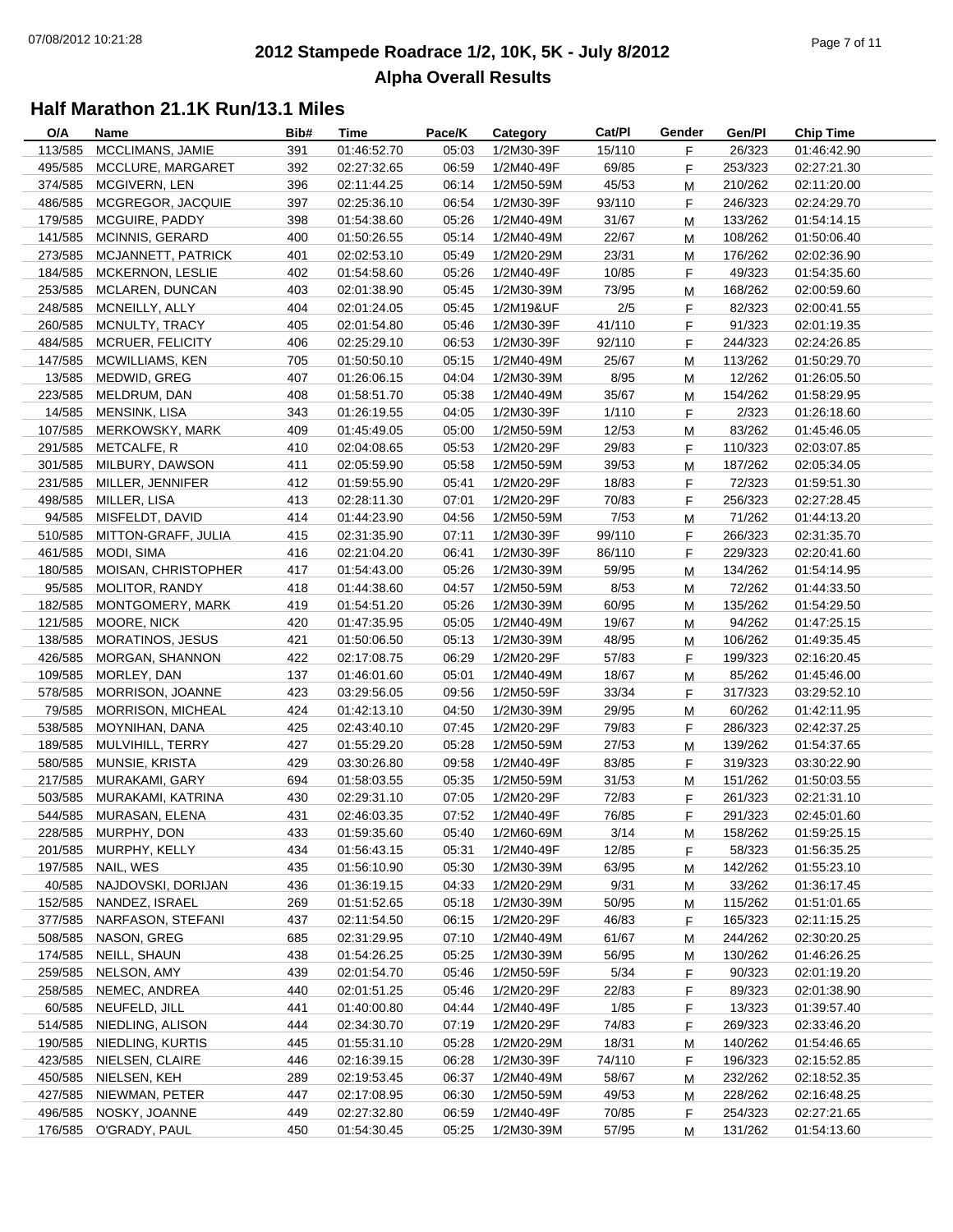#### **2012 Stampede Roadrace 1/2, 10K, 5K - July 8/2012**  $P_1$  and  $P_2$  of  $P_3$  of  $P_4$  of  $P_5$  of  $P_6$  of  $P_7$  of  $P_8$  of  $P_7$  of  $P_8$  of  $P_9$  of  $P_9$  of  $P_9$  of  $P_9$  of  $P_9$  of  $P_9$  of  $P_9$  of  $P_9$  of  $P_9$  of  $P_9$  of  $P_9$  of  $P_9$  of  $P_9$  of  $P_9$  of  $P_9$ **Alpha Overall Results**

| O/A     | Name                       | Bib# | Time        | Pace/K | Category   | Cat/PI  | Gender    | Gen/Pl  | <b>Chip Time</b> |
|---------|----------------------------|------|-------------|--------|------------|---------|-----------|---------|------------------|
| 120/585 | OLAR, JENIFER              | 451  | 01:47:24.45 | 05:05  | 1/2M40-49F | 3/85    | F.        | 27/323  | 01:47:18.65      |
| 321/585 | OLIVER, VANESSA            | 452  | 02:07:03.35 | 06:01  | 1/2M20-29F | 32/83   | F.        | 127/323 | 02:06:24.45      |
| 418/585 | OLSEN, MEGAN               | 453  | 02:16:09.55 | 06:27  | 1/2M20-29F | 54/83   | F         | 192/323 | 02:15:26.40      |
|         | 381/585 OMO, AKINMO        | 455  | 02:12:11.25 | 06:15  | 1/2M20-29M | 28/31   | M         | 214/262 | 02:11:24.45      |
| 308/585 | ONG, SIMON                 | 456  | 02:06:24.40 | 05:59  | 1/2M20-29M | 24/31   | м         | 190/262 | 02:06:20.65      |
| 281/585 | ORLESKY, KIM               | 458  | 02:03:16.65 | 05:50  | 1/2M20-29F | 27/83   | F         | 101/323 | 02:02:38.50      |
| 532/585 | ORR, ROB                   | 459  | 02:41:26.25 | 07:39  | 1/2M40-49M | 63/67   | M         | 251/262 | 02:40:23.95      |
| 464/585 | OSTER, CARALYN             | 460  | 02:21:26.20 | 06:42  | 1/2M20-29F | 65/83   | F         | 232/323 | 02:21:13.55      |
| 478/585 | OWEN, DAVE                 | 461  | 02:24:35.30 | 06:51  | 1/2M40-49M | 60/67   | M         | 238/262 | 02:23:44.05      |
| 403/585 | PAARSMARKT, DAN            | 462  | 02:14:45.80 | 06:23  | 1/2M40-49M | 53/67   | M         | 222/262 | 02:13:48.15      |
| 473/585 | PACHECO, FABIO             | 692  | 02:23:28.75 | 06:48  | 1/2M40-49M | 59/67   | M         | 234/262 | 02:22:32.45      |
|         | 316/585 PAINTON, TIFFANY   | 463  | 02:06:47.70 | 06:00  | 1/2M20-29F | 30/83   | F         | 124/323 |                  |
|         |                            |      |             |        |            |         |           |         | 02:06:16.15      |
| 485/585 | PANKOSKI, CHRISTI          | 464  | 02:25:29.30 | 06:53  | 1/2M40-49F | 67/85   | F.        | 245/323 | 02:24:26.85      |
|         | 9/585 PARKER, SHAUN        | 466  | 01:24:23.30 | 03:59  | 1/2M20-29M | 4/31    | M         | 8/262   | 01:24:22.10      |
| 22/585  | PARR, CHAD                 | 467  | 01:30:14.60 | 04:16  | 1/2M30-39M | 11/95   | м         | 18/262  | 01:30:10.85      |
|         | 127/585 PARR, MARK         | 468  | 01:48:13.40 | 05:07  | 1/2M30-39M | 45/95   | M         | 99/262  | 01:48:02.35      |
|         | 363/585 PASQUALE, JACINTHA | 470  | 02:10:38.00 | 06:11  | 1/2M20-29F | 43/83   | F         | 160/323 | 02:09:52.10      |
|         | 150/585 PATERSON, ERYN     | 471  | 01:51:27.55 | 05:16  | 1/2M40-49F | 4/85    | F.        | 36/323  | 01:51:10.80      |
| 214/585 | PAVEY, IAN                 | 701  | 01:57:57.70 | 05:35  | 1/2M30-39M | 66/95   | M         | 149/262 | 01:57:37.25      |
|         | 389/585 PEARSON, NICOLE    | 472  | 02:13:31.10 | 06:19  | 1/2M20-29F | 50/83   | F.        | 171/323 | 02:13:29.10      |
|         | 72/585 PENDER, CARLY       | 473  | 01:41:28.30 | 04:48  | 1/2M20-29F | 5/83    | F.        | 17/323  | 01:41:18.05      |
| 585/585 | PERRIER, BRENDA            | 474  | 03:38:21.85 | 10:20  | 1/2M60-69F | 6/6     | F.        | 323/323 | 03:38:15.35      |
|         | 178/585 PERRY, AUDREY      | 475  | 01:54:32.90 | 05:25  | 1/2M20-29F | 14/83   | F.        | 46/323  | 01:54:10.85      |
| 386/585 | PETERS, ROBERT             | 476  | 02:13:10.35 | 06:18  | 1/2M30-39M | 80/95   | M         | 217/262 | 02:12:43.75      |
|         | 101/585 PETR, TREVOR       | 477  | 01:45:05.65 | 04:58  | 1/2M30-39M | 37/95   | М         | 77/262  | 01:44:45.45      |
| 331/585 | PHAM, PETER                | 478  | 02:07:56.05 | 06:03  | 1/2M20-29M | 25/31   | M         | 196/262 | 02:06:59.85      |
| 52/585  | PHILLIPS, KRIS             | 479  | 01:39:15.15 | 04:42  | 1/2M20-29M | 10/31   | M         | 40/262  | 01:39:06.45      |
|         | 294/585 PHILLIPS, SHARON   | 480  | 02:04:43.40 | 05:54  | 1/2M40-49F | 29/85   | F.        | 113/323 | 02:04:07.50      |
|         | 548/585 PIATKIEWICZ, EWA   | 481  | 02:47:55.80 | 07:57  | 1/2M40-49F | 78/85   | F.        | 295/323 | 02:46:50.55      |
|         | 240/585 PICKERING, CURT    | 482  | 02:00:44.80 | 05:43  | 1/2M40-49M | 38/67   | M         | 163/262 | 02:00:09.95      |
| 524/585 | PINNOW, ALISON             | 483  | 02:38:27.75 | 07:30  | 1/2M30-39F | 102/110 | F         | 274/323 | 02:37:19.20      |
| 459/585 | PODRUZNY, TRACY            | 484  | 02:20:37.95 | 06:39  | 1/2M40-49F | 60/85   | F         | 227/323 | 02:19:48.45      |
| 115/585 | POLSON, RORY               | 485  | 01:46:57.00 | 05:04  | 1/2M50-59M | 16/53   |           | 89/262  |                  |
|         |                            |      |             |        |            |         | М         |         | 01:46:28.40      |
| 444/585 | PORTER, KUNIKO             | 486  | 02:19:21.05 | 06:36  | 1/2M40-49F | 56/85   | F.        | 214/323 | 02:18:22.25      |
| 481/585 | PORTER, MELANIE            | 487  | 02:25:09.40 | 06:52  | 1/2M30-39F | 91/110  | F.        | 242/323 | 02:24:11.80      |
| 135/585 | POTTINGER, DUNCAN          | 488  | 01:49:40.55 | 05:11  | 1/2M40-49M | 21/67   | ${\sf M}$ | 104/262 | 01:49:16.05      |
| 218/585 | PRATT, DOUGLAS             | 490  | 01:58:05.30 | 05:35  | 1/2M30-39M | 67/95   | м         | 152/262 | 01:57:31.25      |
|         | 242/585 PRENTICE, HESTA    | 491  | 02:00:55.65 | 05:43  | 1/2M40-49F | 20/85   | F.        | 79/323  | 02:00:19.15      |
|         | 315/585 PRYSTUPA. MICHAEL  | 493  | 02:06:43.40 | 06:00  | 1/2M40-49M | 45/67   | M         | 192/262 | 02:06:20.85      |
|         | 62/585 PSUTKA, MARK        | 494  | 01:40:15.55 | 04:45  | 1/2M60-69M | 1/14    | M         | 48/262  | 01:40:03.70      |
| 554/585 | PYNN, ALEXANDRA            | 496  | 02:54:08.45 | 08:15  | 1/2M19&UF  | 5/5     | F.        | 301/323 | 02:54:02.65      |
| 555/585 | PYNN, BRIAN                | 497  | 02:54:09.00 | 08:15  | 1/2M40-49M | 65/67   | M         | 254/262 | 02:54:03.60      |
| 556/585 | RACZ, PAM                  | 499  | 02:55:25.45 | 08:18  | 1/2M30-39F | 107/110 | F         | 302/323 | 02:55:23.40      |
| 27/585  | RADOMSKY, DAVID            | 500  | 01:31:13.50 | 04:19  | 1/2M30-39M | 13/95   | M         | 23/262  | 01:30:57.90      |
| 15/585  | RAMSHAW, IAN               | 501  | 01:26:29.40 | 04:05  | 1/2M30-39M | 9/95    | M         | 13/262  | 01:26:27.60      |
| 295/585 | RANA, GORAV                | 502  | 02:04:44.55 | 05:54  | 1/2M19&UM  | 1/1     | M         | 182/262 | 02:03:48.65      |
| 327/585 | REES, MIMI                 | 503  | 02:07:34.10 | 06:02  | 1/2M40-49F | 35/85   | F         | 133/323 | 02:07:02.70      |
| 183/585 | REID, BRADEN               | 504  | 01:54:54.45 | 05:26  | 1/2M30-39F | 24/110  | F         | 48/323  | 01:54:44.25      |
| 207/585 | REID, DAVE                 | 506  | 01:57:10.80 | 05:33  | 1/2M40-49M | 33/67   | M         | 145/262 | 01:55:55.80      |
| 221/585 | <b>REIMER, DORIS</b>       | 507  | 01:58:37.45 | 05:37  | 1/2M40-49F | 15/85   | F.        | 68/323  | 01:58:17.70      |
| 149/585 | REIMER, ROXANNE            | 508  | 01:51:11.15 | 05:16  | 1/2M30-39F | 21/110  | F         | 35/323  | 01:50:59.55      |
| 204/585 | <b>REIMER, SUSAN</b>       | 509  | 01:57:02.40 | 05:32  | 1/2M40-49F | 14/85   | F         | 61/323  | 01:56:35.25      |
| 265/585 | REMBOWSKI, CARISA          | 510  | 02:02:30.70 | 05:48  | 1/2M20-29F | 24/83   | F         | 94/323  | 02:01:52.75      |
| 442/585 | REMESAT, RAMONA            | 511  | 02:18:38.30 | 06:34  | 1/2M40-49F | 55/85   | F         | 212/323 | 02:17:47.30      |
| 252/585 | REMINGTON, TAMARA LEAH     | 512  | 02:01:35.05 | 05:45  | 1/2M30-39F | 38/110  | F         | 85/323  | 02:01:03.20      |
| 139/585 | RENNER, KURT               |      | 01:50:15.20 | 05:13  | 1/2M50-59M |         |           | 107/262 |                  |
|         |                            | 513  |             |        |            | 20/53   | M         |         | 01:49:34.60      |
| 296/585 | RESNIK, GREG               | 514  | 02:04:51.55 | 05:55  | 1/2M50-59M | 37/53   | М         | 183/262 | 02:04:24.95      |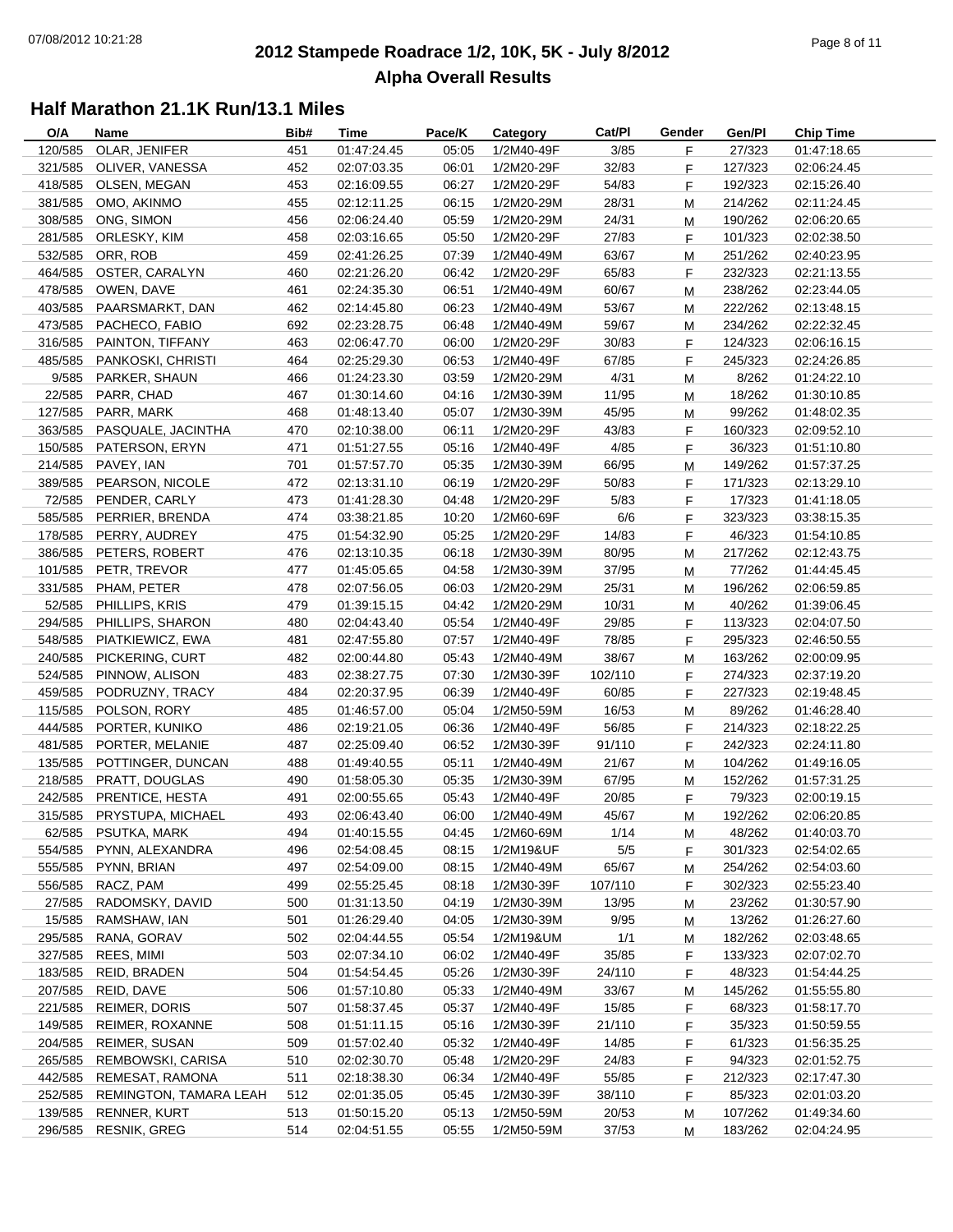#### **2012 Stampede Roadrace 1/2, 10K, 5K - July 8/2012** Page 9 of 11 **Alpha Overall Results**

| O/A     | Name                      | Bib# | Time                       | Pace/K | Category                 | Cat/Pl | Gender | Gen/Pl  | <b>Chip Time</b>           |
|---------|---------------------------|------|----------------------------|--------|--------------------------|--------|--------|---------|----------------------------|
| 158/585 | REYES, CARLOS             | 515  | 01:52:42.45                | 05:20  | 1/2M40-49M               | 27/67  | М      | 120/262 | 01:52:11.45                |
| 382/585 | REYNEKE, CATHARINA        | 516  | 02:12:11.25                | 06:15  | 1/2M20-29F               | 48/83  | F.     | 168/323 | 02:11:24.85                |
| 373/585 | RICHARDSON, ANDREW        | 517  | 02:11:38.85                | 06:14  | 1/2M30-39M               | 79/95  | M      | 209/262 | 02:10:50.25                |
| 483/585 | RIENDEAU, MARNEY          | 518  | 02:25:11.45                | 06:52  | 1/2M40-49F               | 66/85  | F      | 243/323 | 02:25:10.85                |
| 438/585 | RIMNEY, KEN               | 519  | 02:18:15.30                | 06:33  | 1/2M40-49M               | 55/67  | M      | 229/262 | 02:17:36.30                |
| 547/585 | ROBBLEE, PAULINE          | 523  | 02:47:55.55                | 07:57  | 1/2M50-59F               | 24/34  | F      | 294/323 | 02:46:49.25                |
| 50/585  | ROBICHAUD, LEIGHAM        | 524  | 01:38:40.20                | 04:40  | 1/2M30-39M               | 21/95  | M      | 38/262  | 01:38:37.50                |
| 298/585 | RODWAY, CHRIS             | 526  | 02:04:57.10                | 05:55  | 1/2M30-39M               | 76/95  | М      | 184/262 | 02:04:17.00                |
| 74/585  | ROGERS, JONATHAN          | 527  | 01:41:51.80                | 04:49  | 1/2M20-29M               | 13/31  | M      | 57/262  | 01:41:39.70                |
| 456/585 | ROSS, EMILY               | 529  | 02:20:22.70                | 06:39  | 1/2M20-29F               | 63/83  | F      | 224/323 | 02:19:16.40                |
| 156/585 | ROWDEN, NATASHA           | 530  | 01:52:23.95                | 05:19  | 1/2M30-39F               | 22/110 | F      | 38/323  | 01:52:00.05                |
| 18/585  | ROWE, PHILIP              | 531  | 01:28:57.75                | 04:12  | 1/2M50-59M               | 1/53   | M      | 14/262  | 01:28:54.35                |
| 405/585 | RULLER, KEN               | 532  | 02:14:55.15                | 06:23  | 1/2M50-59M               | 48/53  | M      | 223/262 | 02:14:20.95                |
| 43/585  | SALT, ADELA               | 535  | 01:36:37.40                | 04:34  | 1/2M30-39F               | 6/110  | F.     | 9/323   | 01:36:35.10                |
| 233/585 | SANDER, DANIEL            | 536  | 01:59:56.20                | 05:41  | 1/2M20-29M               | 21/31  | M      | 160/262 | 01:59:51.10                |
| 229/585 | SANDRELLI, KAREN          | 537  | 01:59:39.00                | 05:40  | 1/2M40-49F               | 17/85  | F.     | 71/323  | 01:59:08.00                |
| 87/585  | SASSO, JOHN               | 538  | 01:43:49.05                | 04:55  | 1/2M20-29M               | 14/31  | М      | 67/262  | 01:43:44.55                |
| 198/585 | <b>SCHINDEL, GREG</b>     | 540  | 01:56:12.00                | 05:30  | 1/2M30-39M               | 64/95  | М      | 143/262 | 01:55:44.55                |
| 64/585  | SCHINDEL, KEITH           | 541  | 01:40:28.60                | 04:45  | 1/2M30-39M               | 26/95  | M      | 49/262  | 01:40:00.80                |
| 297/585 | SCHMITZ, JENN             | 543  | 02:04:56.60                | 05:55  | 1/2M30-39F               | 48/110 | F      | 114/323 | 02:04:09.30                |
| 406/585 | SCHNEIDER, CHRISTINE      | 544  | 02:14:59.90                | 06:23  | 1/2M40-49F               | 48/85  | F      | 183/323 | 02:14:22.90                |
| 67/585  | SCHOENTHALER, LORNE       | 545  | 01:40:49.95                | 04:46  | 1/2M50-59M               | 4/53   | M      | 52/262  | 01:40:44.10                |
| 572/585 | SCOTT, JENNIFER           | 546  | 03:09:30.45                | 08:58  | 1/2M50-59F               | 31/34  | F      | 314/323 | 03:09:28.45                |
| 234/585 | SCOTT, SANDRA             | 547  | 01:59:58.65                | 05:41  | 1/2M50-59F               | 3/34   | F.     | 74/323  | 01:59:25.40                |
| 383/585 | <b>SCOTT, STEWART</b>     | 548  | 02:12:16.10                | 06:16  | 1/2M50-59M               | 46/53  | М      | 215/262 | 02:11:39.85                |
| 47/585  | <b>SCRIPTURE, JEROME</b>  | 549  | 01:37:49.45                | 04:38  | 1/2M50-59M               | 3/53   | М      | 36/262  | 01:37:46.80                |
| 488/585 | SELSING, JUSTINE          | 550  | 02:26:05.00                | 06:55  | 1/2M20-29F               | 67/83  | F      | 248/323 | 02:25:22.90                |
| 159/585 | SELVANANDAN, VAMINI       | 551  | 01:52:47.70                | 05:20  | 1/2M30-39F               | 23/110 | F      | 39/323  | 01:52:37.45                |
| 24/585  | SEMLER, WES               | 552  | 01:30:52.60                | 04:18  | 1/2M30-39M               | 12/95  | M      | 20/262  | 01:30:48.70                |
| 453/585 | SERUP, SHEILA             | 700  | 02:20:01.10                | 06:38  | 1/2M50-59F               | 15/34  | F      | 221/323 | 02:19:15.40                |
| 45/585  | SIM, MANDI                | 680  | 01:37:20.90                | 04:36  | 1/2M30-39F               | 7/110  | F.     | 10/323  | 01:37:17.75                |
| 419/585 | SINCLAIR, KYLA            | 556  | 02:16:11.00                | 06:27  | 1/2M30-39F               | 73/110 | F      | 193/323 | 02:15:32.85                |
| 428/585 | SIQUEIRA, ANDREA          | 557  | 02:17:17.15                | 06:30  | 1/2M40-49F               | 50/85  |        | 200/323 |                            |
| 513/585 | SMALES, DEAN              | 558  |                            | 07:18  |                          | 62/67  | F      | 245/262 | 02:16:21.00                |
| 359/585 | SMITH, ALISON             | 560  | 02:34:19.55<br>02:10:16.15 | 06:10  | 1/2M40-49M<br>1/2M30-39F |        | М      | 156/323 | 02:33:27.15<br>02:09:08.75 |
|         | SMITH, BAREND             |      | 02:01:32.10                |        |                          | 61/110 | F.     |         |                            |
| 250/585 |                           | 561  |                            | 05:45  | 1/2M30-39M               | 72/95  | M      | 167/262 | 02:01:09.00                |
| 272/585 | SMITH, CHERYL             | 562  | 02:02:48.75                | 05:49  | 1/2M30-39F               | 42/110 | F.     | 97/323  | 02:02:19.35                |
| 76/585  | SMITH, COLIN              | 563  | 01:41:58.90                | 04:50  | 1/2M40-49M               | 12/67  | M      | 58/262  | 01:41:47.20                |
|         | 59/585 SMITH, KEVIN       | 565  | 01:39:52.30                | 04:43  | 1/2M30-39M               | 25/95  | M      | 47/262  | 01:39:48.90                |
|         | 543/585 SMITH, LINDA      | 566  | 02:44:39.45                | 07:48  | 1/2M50-59F               | 22/34  | F      | 290/323 | 02:43:32.90                |
| 173/585 | SMITH, STEVE              | 568  | 01:54:15.95                | 05:24  | 1/2M50-59M               | 25/53  | M      | 129/262 | 01:53:11.05                |
|         | 425/585 SNYDER, CHARITY   | 569  | 02:17:04.35                | 06:29  | 1/2M20-29F               | 56/83  | F.     | 198/323 | 02:16:36.90                |
|         | 409/585 SNYDER, LANDON    | 570  | 02:15:21.35                | 06:24  | 1/2M30-39M               | 83/95  | M      | 224/262 | 02:14:54.90                |
| 136/585 | SOLOMON, SARAH            | 571  | 01:49:49.85                | 05:12  | 1/2M30-39F               | 19/110 | F.     | 32/323  | 01:49:35.30                |
|         | 213/585 SPICE, RON        | 574  | 01:57:49.60                | 05:35  | 1/2M50-59M               | 29/53  | M      | 148/262 | 01:57:31.95                |
|         | 533/585 STASIUK, COREY    | 575  | 02:41:32.50                | 07:39  | 1/2M40-49M               | 64/67  | M      | 252/262 | 02:40:21.80                |
|         | 402/585 STASZEWSKI, NIKKI | 576  | 02:14:41.75                | 06:23  | 1/2M30-39F               | 67/110 | F.     | 181/323 | 02:13:39.45                |
| 299/585 | STEFFEN, GARY             | 577  | 02:05:12.90                | 05:56  | 1/2M50-59M               | 38/53  | M      | 185/262 | 02:04:55.90                |
|         | 574/585 STEMEN, ROBERT    | 578  | 03:12:39.50                | 09:07  | 1/2M40-49M               | 67/67  | M      | 260/262 | 03:12:34.60                |
|         | 519/585 STEVENS, JONATHAN | 579  | 02:37:05.00                | 07:26  | 1/2M30-39M               | 92/95  | M      | 247/262 | 02:36:41.25                |
|         | 155/585 STEWART, R.       | 582  | 01:52:17.15                | 05:19  | 1/2M30-39M               | 53/95  | M      | 118/262 | 01:51:38.45                |
| 216/585 | STILLING, LEE             | 584  | 01:58:03.25                | 05:35  | 1/2M50-59M               | 30/53  | M      | 150/262 | 01:57:12.00                |
|         | 169/585 STRAATHOF, JEFF   | 585  | 01:53:47.70                | 05:23  | 1/2M20-29M               | 17/31  | M      | 126/262 | 01:53:34.65                |
|         | 10/585 STRATTON, SHAWN    | 586  | 01:24:26.20                | 04:00  | 1/2M30-39M               | 5/95   | М      | 9/262   | 01:24:24.10                |
|         | 140/585 STRUEBY, JILL     | 587  | 01:50:26.40                | 05:14  | 1/2M30-39F               | 20/110 | F.     | 33/323  | 01:50:06.80                |
| 397/585 | SULTANIAN, ERIC           | 590  | 02:14:20.90                | 06:22  | 1/2M30-39M               | 82/95  | M      | 220/262 | 02:13:30.45                |
|         | 277/585 SUTHERLAND, NEIL  | 697  | 02:03:03.15                | 05:49  | 1/2M60-69M               | 5/14   | M      | 180/262 | 02:02:37.25                |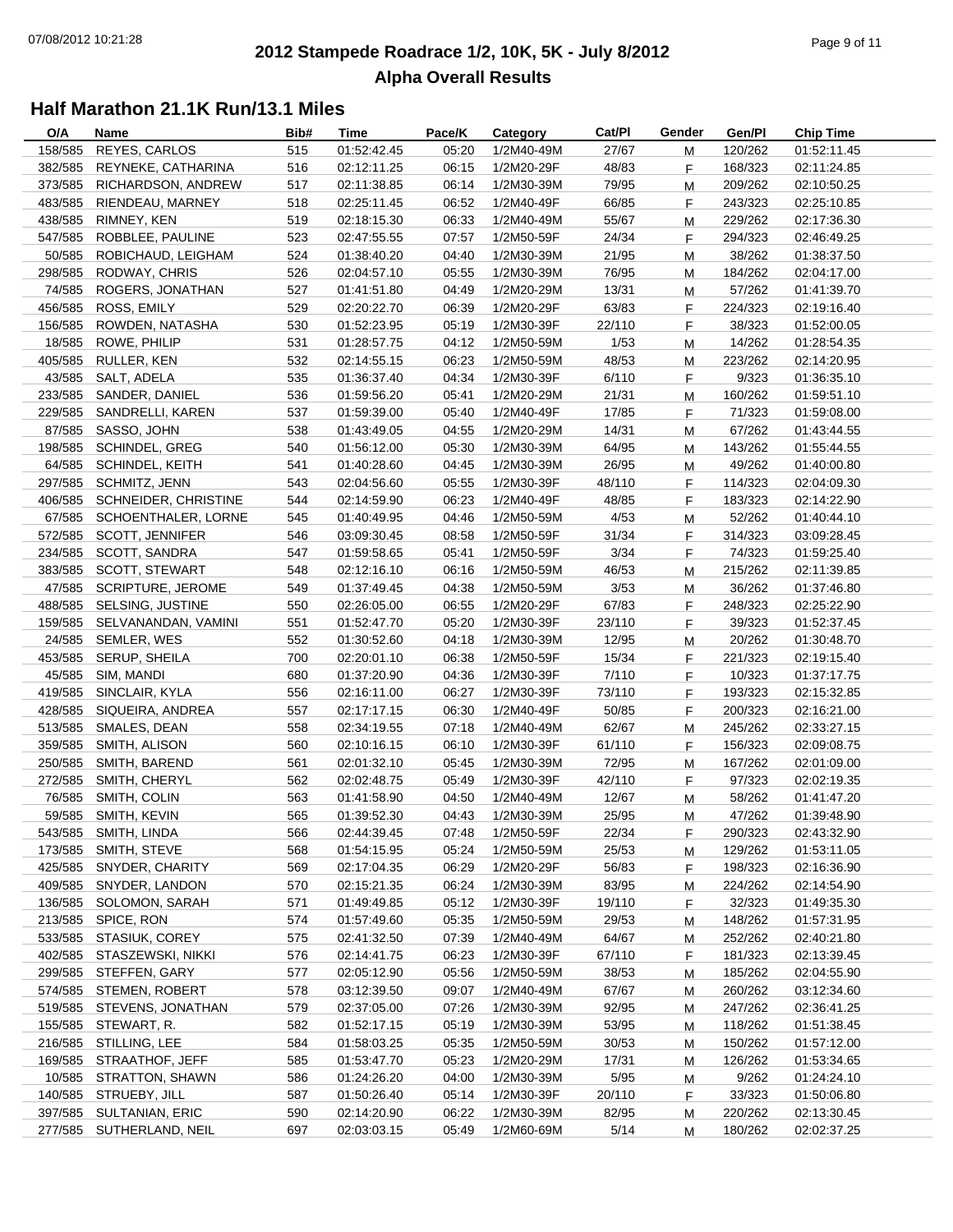#### **2012 Stampede Roadrace 1/2, 10K, 5K - July 8/2012** Page 10 of 11 **Alpha Overall Results**

| O/A     | Name                          | Bib# | Time        | Pace/K | Category   | Cat/PI  | Gender | Gen/Pl  | <b>Chip Time</b> |
|---------|-------------------------------|------|-------------|--------|------------|---------|--------|---------|------------------|
| 358/585 | SUTTER, JENNIFER              | 591  | 02:10:15.60 | 06:10  | 1/2M20-29F | 41/83   | F      | 155/323 | 02:09:20.50      |
| 278/585 | SWEEZEY, JANA                 | 592  | 02:03:03.80 | 05:49  | 1/2M30-39F | 43/110  | F      | 98/323  | 02:02:23.20      |
| 80/585  | SWERTZ, JENNIFER              | 593  | 01:42:16.55 | 04:50  | 1/2M30-39F | 12/110  | F      | 20/323  | 01:41:31.60      |
| 131/585 | TACKNEY, CONAL                | 594  | 01:48:45.95 | 05:09  | 1/2M30-39M | 47/95   | M      | 102/262 | 01:48:27.75      |
| 290/585 | TAKANA, EMILY                 | 595  | 02:04:04.25 | 05:52  | 1/2M30-39F | 46/110  | F      | 109/323 | 02:03:18.05      |
| 63/585  | TANG, PATRICIA                | 596  | 01:40:26.00 | 04:45  | 1/2M30-39F | 10/110  | F      | 15/323  | 01:40:19.05      |
| 446/585 | TAYLOR, DAVE                  | 597  | 02:19:23.10 | 06:36  | 1/2M40-49M | 57/67   | М      | 231/262 | 02:18:25.10      |
| 172/585 | TAYLOR, PAUL                  | 598  | 01:54:14.05 | 05:24  | 1/2M30-39M | 55/95   | М      | 128/262 | 01:53:41.10      |
| 57/585  | TENOVE, JEFF                  | 599  | 01:39:45.65 | 04:43  | 1/2M20-29M | 12/31   | M      | 45/262  | 01:39:24.05      |
| 369/585 | TETZ, MEGHAN                  | 600  | 02:11:26.30 | 06:13  | 1/2M30-39F | 63/110  | F      | 162/323 | 02:10:23.00      |
| 334/585 | THAKORE, PRARTHNA             | 489  | 02:07:57.90 | 06:03  | 1/2M20-29F | 34/83   | F      | 138/323 | 02:07:14.10      |
| 493/585 | THAUBERGER, TAREN             | 601  | 02:27:29.00 | 06:59  | 1/2M20-29F | 68/83   | F      | 251/323 | 02:26:31.40      |
|         |                               |      |             |        |            |         |        |         |                  |
|         | 512/585 THOMAS, SHANNON       | 602  | 02:32:58.75 | 07:15  | 1/2M40-49F | 72/85   | F      | 268/323 | 02:31:49.75      |
|         | 245/585 THOMPSON, MICHAEL     | 603  | 02:01:09.85 | 05:44  | 1/2M30-39M | 70/95   | M      | 165/262 | 02:00:37.20      |
| 361/585 | THREESUNS, LYNDSEY            | 606  | 02:10:25.80 | 06:10  | 1/2M20-29F | 42/83   | F      | 158/323 | 02:09:52.40      |
|         | 235/585 TIGLEY, ALLAN         | 608  | 01:59:59.35 | 05:41  | 1/2M40-49M | 37/67   | М      | 161/262 | 01:59:39.55      |
|         | 417/585 TOH, MADELINE         | 609  | 02:16:08.60 | 06:27  | 1/2M30-39F | 72/110  | F      | 191/323 | 02:16:00.50      |
|         | 53/585 TOLG, ALAN             | 679  | 01:39:20.10 | 04:42  | 1/2M20-29M | 11/31   | М      | 41/262  | 01:39:12.00      |
|         | 339/585 TONKEN, MOLLY         | 611  | 02:08:03.60 | 06:04  | 1/2M20-29F | 37/83   | F      | 143/323 | 02:07:39.20      |
| 537/585 | TOREN, BELLANNE               | 613  | 02:43:10.90 | 07:43  | 1/2M50-59F | 21/34   | F      | 285/323 | 02:43:10.70      |
|         | 118/585 TRAN, KIEN            | 614  | 01:47:19.35 | 05:05  | 1/2M30-39M | 42/95   | M      | 92/262  | 01:47:05.50      |
|         | 157/585 TREMAINE, DEAN        | 615  | 01:52:31.85 | 05:19  | 1/2M40-49M | 26/67   | М      | 119/262 | 01:52:13.60      |
|         | 215/585 TRETIAK, PAMELA       | 616  | 01:58:00.00 | 05:35  | 1/2M30-39F | 33/110  | F.     | 66/323  | 01:56:50.55      |
|         | 530/585 TRYBUCH, BRENDA       | 617  | 02:40:33.20 | 07:36  | 1/2M40-49F | 74/85   | F      | 280/323 | 02:39:23.05      |
|         | 452/585 TSOUGRIANIS, KAREN    | 618  | 02:19:57.55 | 06:38  | 1/2M30-39F | 82/110  | F      | 220/323 | 02:19:38.60      |
| 266/585 | UNGER, CHRIS                  | 620  | 02:02:31.90 | 05:48  | 1/2M30-39M | 74/95   | М      | 172/262 | 02:01:46.95      |
|         | 470/585 VAIL, CECILIA         | 621  | 02:22:54.30 | 06:46  | 1/2M50-59F | 16/34   | F      | 237/323 | 02:21:44.80      |
|         | 347/585 VAN HIERDEN, BRITTANY | 625  | 02:08:33.80 | 06:05  | 1/2M20-29F | 39/83   | F      | 148/323 | 02:08:04.65      |
|         | 19/585 VANDEN DOOL, GLENN     | 626  | 01:29:59.45 | 04:15  | 1/2M40-49M | 1/67    | M      | 15/262  | 01:29:52.05      |
|         | 106/585 VANGILST, JIM         | 627  | 01:45:37.95 | 05:00  | 1/2M50-59M | 11/53   | М      | 82/262  | 01:45:26.65      |
|         | 539/585 VARGHESE, JEJU        | 628  | 02:43:48.70 | 07:45  | 1/2M30-39M | 93/95   | М      | 253/262 | 02:40:41.85      |
|         | 540/585 VELASQUEZ, CARMEN     | 629  | 02:43:49.75 | 07:45  | 1/2M30-39F | 104/110 | F      | 287/323 | 02:40:42.30      |
|         | 448/585 VERBONAC, KIERA       | 630  | 02:19:27.60 | 06:36  | 1/2M20-29F | 62/83   | F      | 217/323 | 02:18:53.50      |
|         | 282/585 VERBONAC, MARIA       | 631  | 02:03:29.10 | 05:51  | 1/2M40-49F | 25/85   | F      | 102/323 | 02:02:55.30      |
|         | 401/585 VERY, JEFF            | 632  | 02:14:33.55 | 06:22  | 1/2M50-59M | 47/53   | М      | 221/262 | 02:13:48.05      |
|         | 257/585 VO-TIGLEY, EMILIE     | 633  | 02:01:46.70 | 05:46  | 1/2M40-49F | 21/85   | F      | 88/323  | 02:01:26.35      |
|         | 134/585 VORDING, JEN          | 634  | 01:49:29.05 | 05:11  | 1/2M30-39F | 18/110  | F      | 31/323  | 01:49:22.45      |
|         | 99/585 VULIC, MARKO           | 635  | 01:44:47.10 | 04:57  | 1/2M40-49M | 16/67   | M      | 75/262  | 01:44:39.65      |
|         | 293/585 WAITE, ERIN           | 636  | 02:04:25.70 | 05:53  | 1/2M50-59F | 6/34    | F      | 112/323 | 02:03:55.80      |
|         | 241/585 WANG, DEBBIE          | 639  | 02:00:46.00 | 05:43  | 1/2M19&UF  | 1/5     | F      | 78/323  | 02:00:00.30      |
|         | 110/585 WARD, KIM             | 640  | 01:46:02.65 | 05:01  | 1/2M30-39F | 14/110  |        | 25/323  | 01:45:58.50      |
|         | 310/585 WARNE, SARAH          |      | 02:06:36.95 |        |            |         | F.     | 120/323 |                  |
|         |                               | 641  |             | 06:00  | 1/2M40-49F | 31/85   | F.     |         | 02:06:12.00      |
| 400/585 | WARREN, VESTA                 | 642  | 02:14:26.20 | 06:22  | 1/2M40-49F | 47/85   | F.     | 180/323 | 02:13:44.10      |
|         | 458/585 WASYLCIW, CLARA       | 643  | 02:20:32.30 | 06:39  | 1/2M40-49F | 59/85   | F      | 226/323 | 02:19:30.85      |
| 114/585 | <b>WATKINS, SEAN</b>          | 644  | 01:46:55.55 | 05:04  | 1/2M30-39M | 39/95   | M      | 88/262  | 01:46:45.35      |
| 346/585 | WELLS, MARK                   | 646  | 02:08:31.70 | 06:05  | 1/2M40-49M | 49/67   | M      | 199/262 | 02:08:12.45      |
|         | 170/585 WESA, KEVIN           | 647  | 01:53:57.35 | 05:24  | 1/2M40-49M | 30/67   | M      | 127/262 | 01:53:40.35      |
| 395/585 | WHITE, TABETHA                | 650  | 02:14:00.70 | 06:21  | 1/2M40-49F | 45/85   | F      | 176/323 | 02:13:32.80      |
| 279/585 | <b>WHITFORD, BELINDA</b>      | 651  | 02:03:06.80 | 05:50  | 1/2M40-49F | 24/85   | F.     | 99/323  | 02:02:01.05      |
| 202/585 | <b>WICHERS, STACEY</b>        | 652  | 01:56:44.90 | 05:31  | 1/2M40-49F | 13/85   | F.     | 59/323  | 01:56:14.45      |
| 317/585 | WILD, JAMES                   | 653  | 02:06:50.30 | 06:00  | 1/2M40-49M | 46/67   | M      | 193/262 | 02:05:37.70      |
| 552/585 | <b>WILLIAMS, RUTH</b>         | 654  | 02:51:21.75 | 08:07  | 1/2M50-59F | 27/34   | F      | 299/323 | 02:51:21.60      |
| 379/585 | WILLMS, DEBBIE                | 655  | 02:12:07.05 | 06:15  | 1/2M40-49F | 42/85   | F      | 167/323 | 02:11:14.40      |
| 352/585 | WILLMS, TRAVIS                | 656  | 02:09:25.90 | 06:08  | 1/2M40-49M | 50/67   | M      | 201/262 | 02:08:33.00      |
| 48/585  | <b>WILLSON, SOMER</b>         | 657  | 01:37:53.55 | 04:38  | 1/2M30-39F | 8/110   | F.     | 12/323  | 01:37:49.30      |
| 506/585 | WONDERHAM, LINDSEY            | 659  | 02:30:29.70 | 07:07  | 1/2M30-39F | 96/110  | F.     | 263/323 | 02:29:24.30      |
|         | 344/585 WONG, JANE            | 660  | 02:08:29.30 | 06:05  | 1/2M30-39F | 59/110  | F.     | 147/323 | 02:07:29.25      |